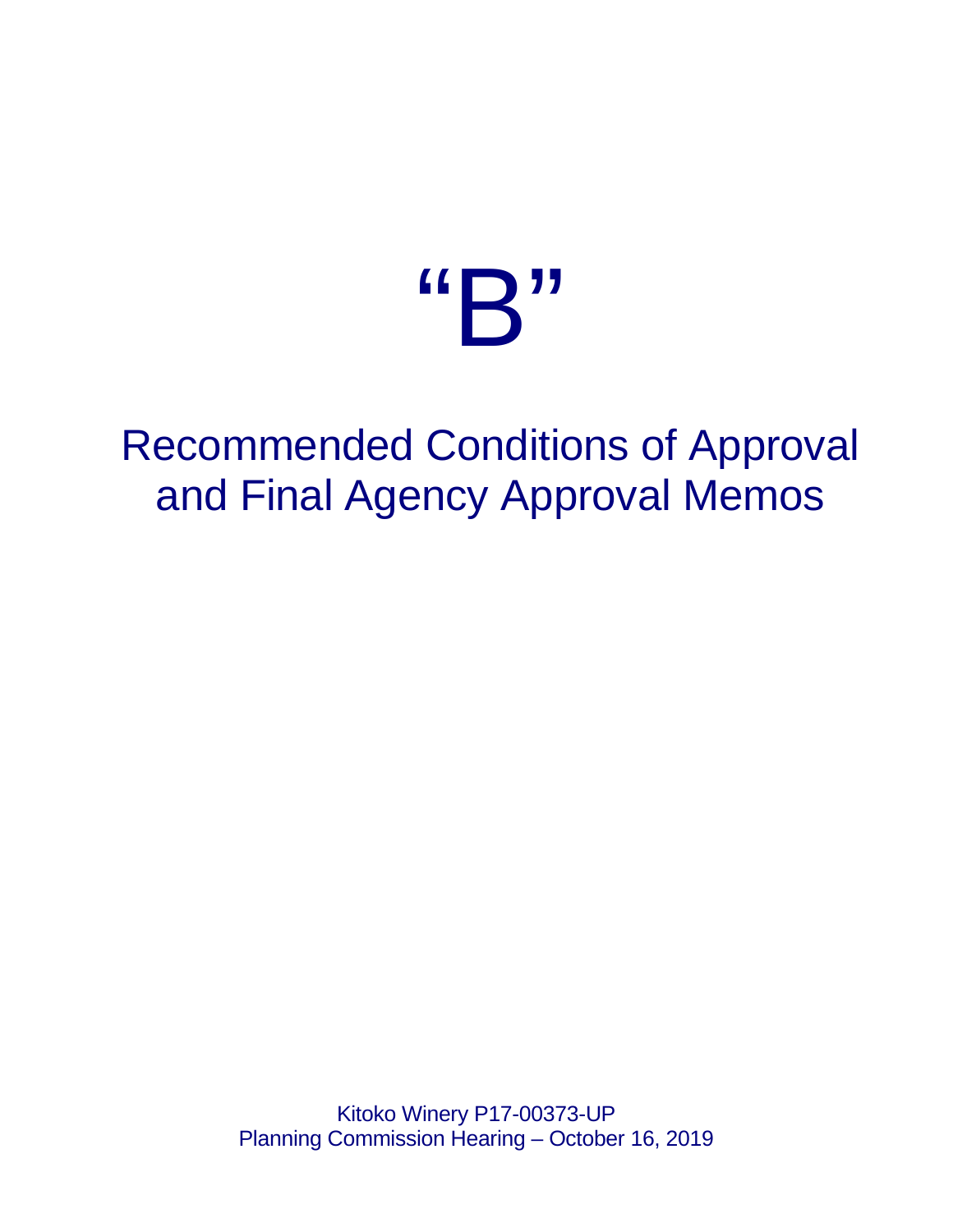#### **PLANNING COMMISSION HEARING – OCTOBER 16, 2019 RECOMMENDED CONDITIONS OF APPROVAL**

#### **KITOKO WINERY USE PERMIT P17-00373-UP 3201 ATLAS PEAK ROAD, NAPA ASSESSOR PARCEL NO. 033-010-034**

This permit encompasses and shall be limited to the project commonly known as **Kitoko Winery**, located at 3201 Atlas Peak Road. Part I encompasses the Project Scope and general conditions pertaining to statutory and local code references, project monitoring, and the process for any future changes or activities. Part II encompasses the ongoing conditions relevant to the operation of the project. Part III encompasses the conditions relevant to construction and the prerequisites for a Final Certificate of Occupancy. It is the responsibility of the permittee to communicate the requirements of these conditions and mitigations (if any) to all designers, contractors, employees, and guests of the winery to ensure compliance is achieved.

Where conditions are not applicable or relevant to this project, they shall be noted as "Reserved" and therefore have been removed.

When modifying a legally established entitlement related to this project, these conditions are not intended to be retroactive or to have any effect on existing vested rights except where specifically indicated.

#### **PART I**

#### **1.0 PROJECT SCOPE**

The permit encompasses and shall be limited to:

- 1.1 Approval of a Use Permit for a new 40,000-gallon per year winery to allow the following
	- a. Construction of a winery building consisting of two detached structures (3,187 sf and 2,603 sf) joined in the center by a covered crush pad (1,658 sf). Mobile bottling activities will occur in the crush pad area;
	- b. Construction of an approximately 13,662 sf cave with access by three (3) portals. One portal will be accessed from the new winery building and one will be accessed from the covered crush pad and the third will be accessed from the turn-around area located at the western portion of the project. The cave will be use primary for production with the exception of a 420 sf hospitality room;
	- c. Visitation, tours and tastings, and a marketing plan as set forth in Conditions of Approval (COAs) Nos. 4.1 through 4.3 below;
	- d. On-premise consumption of wines as set forth in Condition of Approval No. 4.4 below;
	- e. Four (4) full-time and three (3) part-time employees; During harvest on a weekday, there will be 5 full-time employees and 1 part-time employee and 3 fulltime employees on a harvest weekend;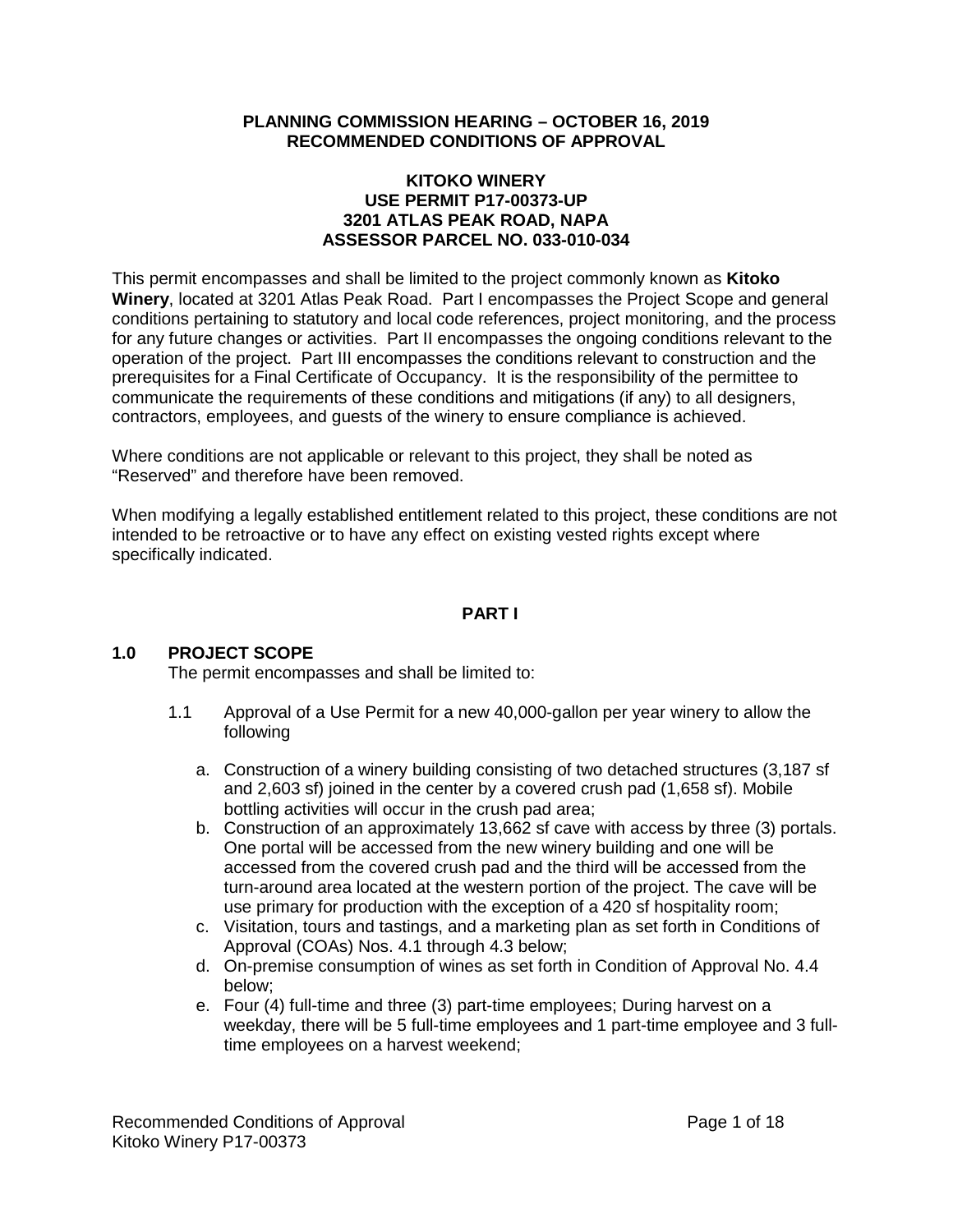- f. Winery hours of operation Monday through Sunday 7 am 6 pm (Non-harvest Production) and 10 am – 6 pm (Visitation);
- g. Construction of seven (7) parking spaces;
- h. Installation of a wastewater system with tanks above or below ground;
- i. Installation of a well and a public water system;
- j. Installation of an underground or above ground water storage system for fire protection and rain water collection (50,000 +/- gallons);
- k. Installation of a 10,000 gallon domestic water tank;
- l. A new access driveway; and
- m. All project spoils and rocks generated from the cave and construction activities to be disposed on-site in front of the proposed winery.

The winery shall be designed in substantial conformance with the submitted site plan, elevation drawings, and other submittal materials and shall comply with all requirements of the Napa County Code (the County Code). It is the responsibility of the permittee to communicate the requirements of these conditions and mitigations (if any) to all designers, contractors, employees, and guests of the winery to ensure compliance is achieved. Any expansion or change in winery use or alternative locations for fire suppression or other types of water tanks shall be approved in accordance with the County Code and may be subject to the permit modification process.

#### **2.0 STATUTORY AND CODE SECTION REFERENCES**

All references to statutes and code sections shall refer to their successor as those sections or statutes may be subsequently amended from time to time.

#### **3.0 MONITORING COSTS**

All staff costs associated with monitoring compliance with these conditions, previous permit conditions, and project revisions shall be borne by the permittee and/or property owner. Costs associated with conditions of approval and mitigation measures that require monitoring, including investigation of complaints, other than those costs related to investigation of complaints of non-compliance that are determined to be unfounded, shall be charged to the property owner or permittee. Costs shall be as established by resolution of the Board of Supervisors in accordance with the hourly consulting rate established at the time of the monitoring and shall include maintenance of a \$500 deposit for construction compliance monitoring that shall be retained until issuance of a Final Certificate of Occupancy. Violations of conditions of approval or mitigation measures caused by the permittee's contractors, employees, and/or guests are the responsibility of the permittee.

The Planning Commission may implement an audit program if compliance deficiencies are noted. If evidence of a compliance deficiency is found to exist by the Planning Commission at some time in the future, the Planning Commission may institute the program at the applicant's expense (including requiring a deposit of funds in an amount determined by the Commission) as needed until compliance assurance is achieved. The Planning Commission may also use the data, if so warranted, to commence revocation proceedings in accordance with the County Code.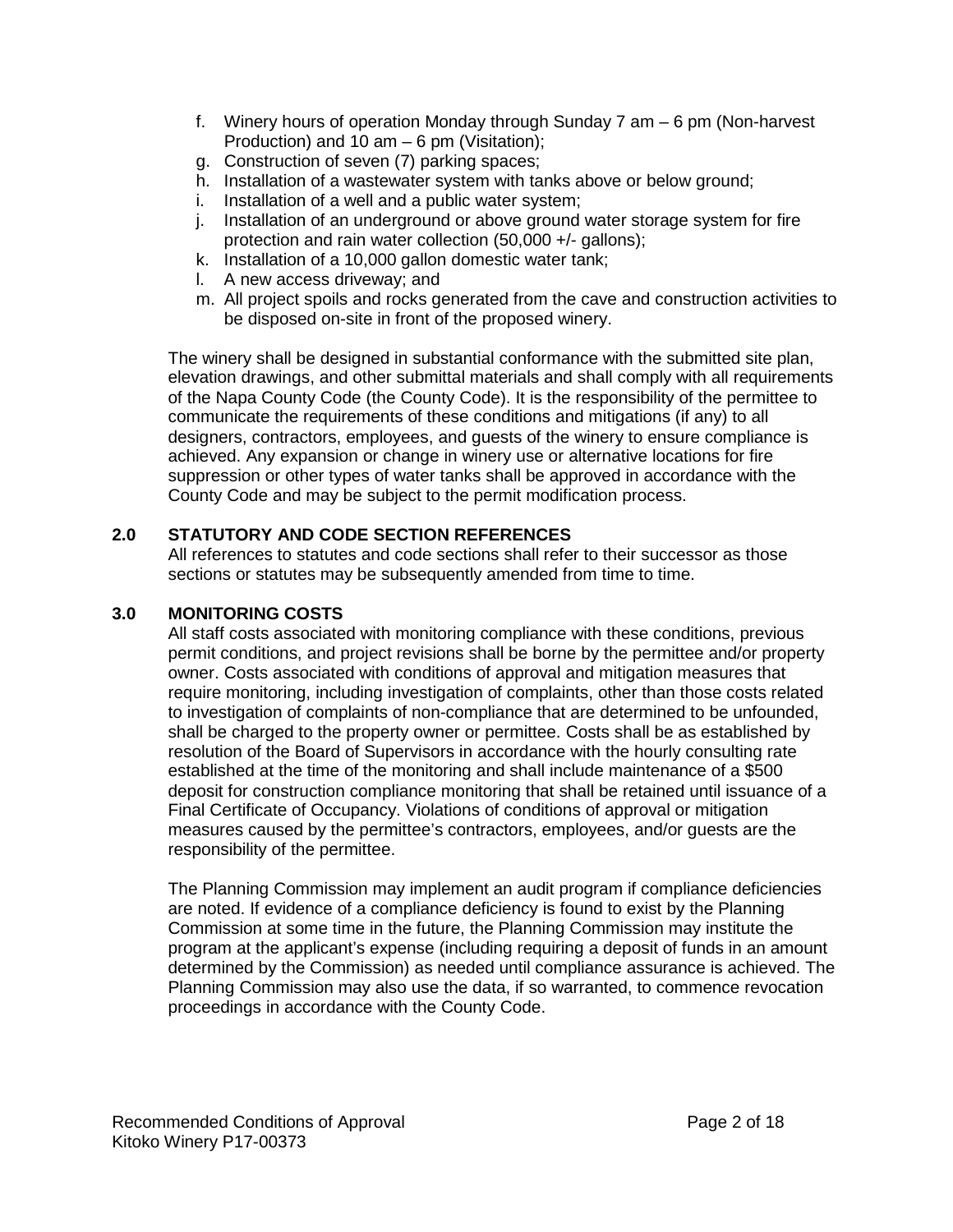#### **PART II**

#### **4.0 OPERATIONAL CHARACTERISTICS OF THE PROJECT**

Permittee shall comply with the following during operation of the winery:

#### 4.1 GENERAL PROVISIONS

Consistent with the County Code, tours and tastings and marketing may occur at a winery only where such activities are accessory and "clearly incidental, related, and subordinate to the primary operation of the winery as a production facility."

Tours and tastings (defined below) may include food and wine pairings, where all such food service is provided without charge except to the extent of cost recovery and is incidental to the tasting of wine. Food service may not involve menu options and meal service such that the winery functions as a café or restaurant.

Retail sales of wine shall be permitted as set forth in the County Code.

#### 4.2 TOURS AND TASTINGS/VISITATION

Tours and tastings shall be by appointment only and shall be limited to the following:

- a. Frequency: 7 days per week, Monday through Sunday
- b. Maximum number of persons per day: 20
- c. Maximum number of persons per week: 140
- d. Hours of visitation: 10 a.m. to 6 p.m.

"Tours and tastings" means tours of the winery and/or tastings of wine, where such tours and tastings are limited to persons who have made unsolicited prior appointments for tours or tastings. To the maximum extent feasible, scheduling of visitors shall not occur during peak travel times (Between 3:00 p.m. - 5:30 p.m.).

A log book (or similar record) shall be maintained to document the number of visitors to the winery (for either tours and tastings or marketing events), and the dates of the visits. This record of visitors shall be made available to the Planning, Building and Environmental Services (PBES) Department upon request.

#### 4.3 MARKETING

Marketing events shall be limited to the following:

- a. Event Type 1
	- 1. Frequency: 10 per year
	- 2. Maximum number of persons: 30<br>3. Time of Day: 10 a m, to 6 p m, or
	- Time of Day: 10 a.m. to 6 p.m. or  $7$  p.m. to 10 p.m.
	- 4. Shuttle service will be used during evening events.
	- 5. Food to be prepared by a caterer.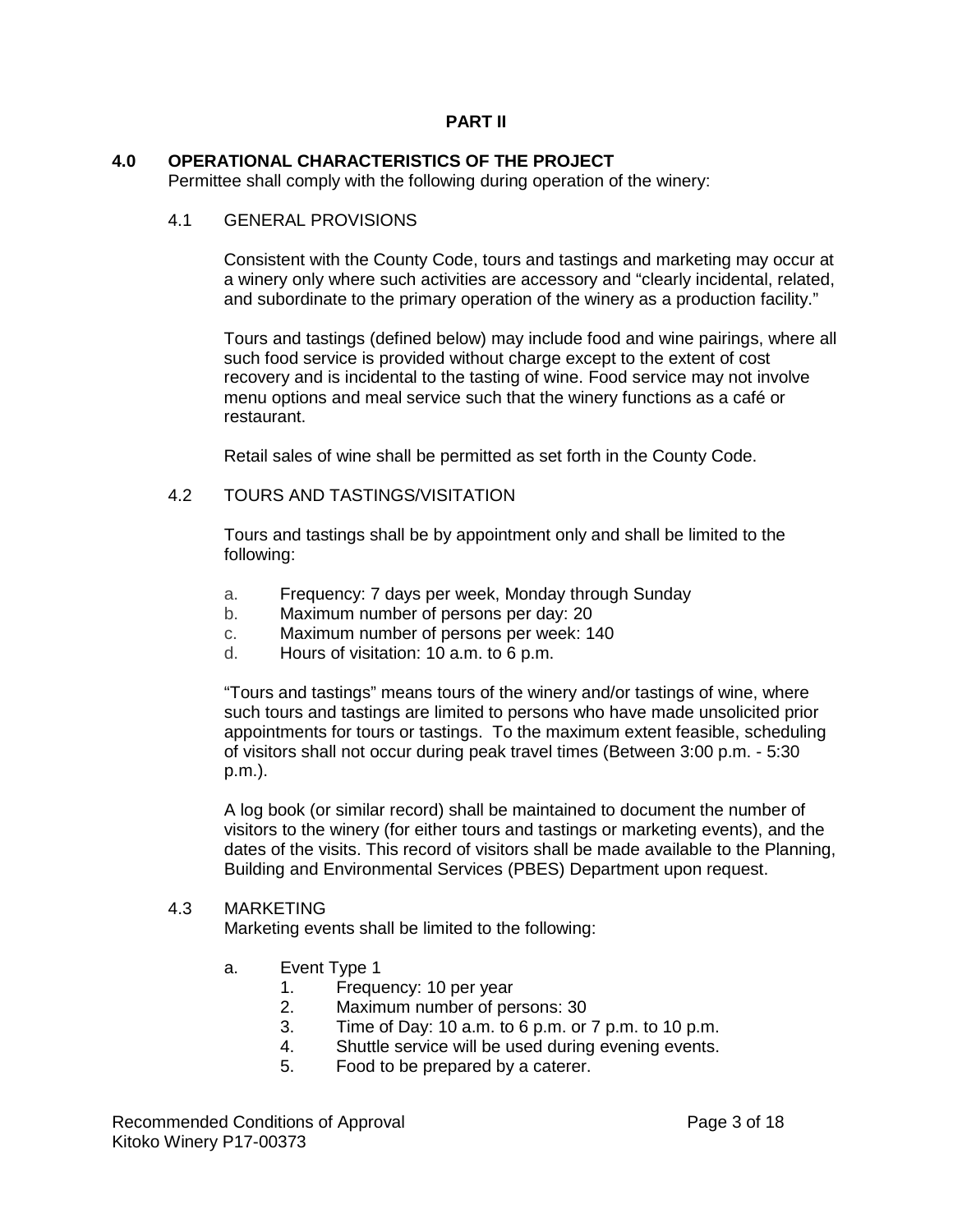- b. Event Type 2
	- 1. Frequency: One (1) per year
	- 2. Maximum number of persons: 100
	- 3. Time of Day: 10 a.m. to 6 p.m. and 7 p.m. to 10 p.m.
	- 4. Portable toilet facilities for guest use shall be required.
	- 5. Shuttle service will be used during evening events.
	- 6. Food to be prepared by a catered.
- c. No marketing events will be scheduled between 3:00 and 5:30 p.m.

"Marketing of wine" means any activity of a winery which is conducted at the winery on a prearranged basis for the education and development of customers and potential customers with respect to wine which can be sold at the winery on a retail basis pursuant to the County Code. Marketing of wine may include cultural and social events directly related to the education and development of customers and potential customers provided such events are clearly incidental, related and subordinate to the primary use of the winery. Marketing of wine may include food service, including food and wine pairings, where all such food service is provided without charge except to the extent of cost recovery.

Business events are similar to cultural and social events, in that they will only be considered as "marketing of wine" if they are directly related to the education and development of customers and potential customers of the winery and are part of a marketing plan approved as part of the winery's Use Permit. To be considered directly related to the education and development of customers or potential customers of the winery, business events must be conducted at no charge except to the extent of cost recovery, and any business content unrelated to wine must be limited.

Careful consideration shall be given to the intent of the event, the proportion of the business event's non-wine-related content, and the intensity of the overall marketing plan (County Code).

All marketing event activity, excluding quiet clean-up, shall cease by 10 p.m. If any event is held which will exceed the available on-site parking, the permittee shall prepare an event-specific parking plan which may include, but not be limited to, valet service or off-site parking and shuttle service to the winery.

Auction Napa Valley (ANV) events need not be included in a participating winery's marketing plan because they are covered by ANV's Category 5 Temporary Permit. The winery may utilize any ANV event authorized in this permit for another charitable event of similar size.

#### 4.4 ON-PREMISES CONSUMPTION

In accordance with State law and the PBES Director's July 17, 2008 memo, "Assembly Bill 2004 (Evans) & the Sale of Wine for Consumption On-Premises," on-premises consumption of wine produced on-site and purchased from the winery may occur solely within the outdoor patio area and hospitality building designated tasting areas. Any and all visitation associated with on-premises consumption shall be subject to the maximum per person weekday and weekend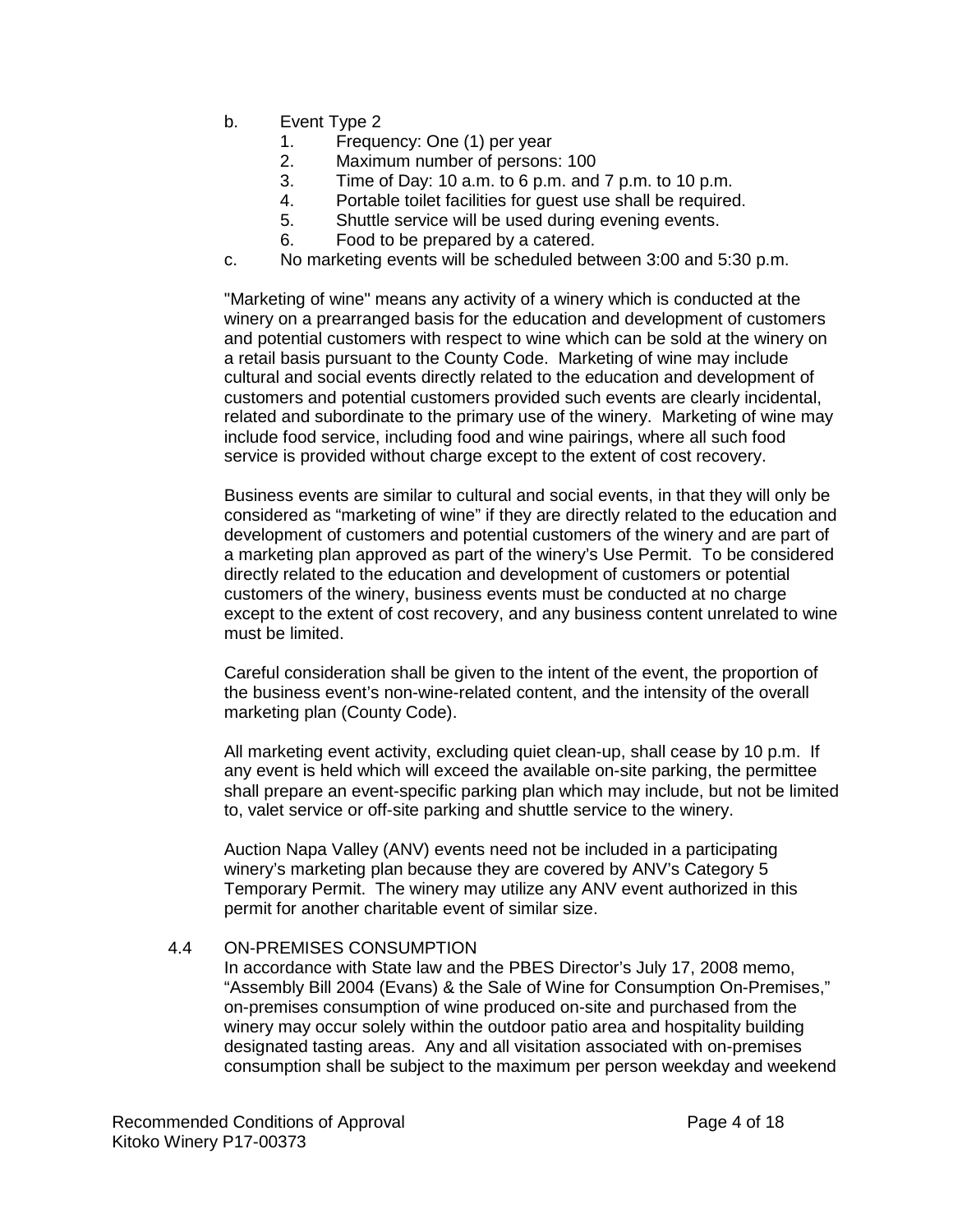daily tours and tastings visitation limitation and/or applicable limitations of permittee's marketing plan set forth in COA Nos.4.2 and 4.3 above.

#### 4.5 RESIDENCE OR NON-WINERY STRUCTURES

Unless specifically authorized by this permit or a previously approved permit, the single-family residence, barn and various agricultural outbuilding when rebuilt shall not be used for commercial purposes or in conjunction with the operation and/or visitation/marketing program for the winery. If the residence is rented, it shall only be rented for periods of 30 days or more, pursuant to the County Code.

#### 4.6 GRAPE SOURCE

At least 75% of the grapes used to make the winery's still wine or the still wine used by the winery to make sparkling wine shall be grown within Napa County**.**  The permittee shall keep records of annual production documenting the source of grapes to verify that 75% of the annual production is from Napa County grapes. The report shall recognize the Agriculture Commission's format for County of origin of grapes and juice used in the Winery Production Process. The report shall be provided to the PBES Department upon request, but shall be considered proprietary information and not available to the public.

#### 4.7 COMPLIANCE REVIEW

Permittee shall obtain and maintain all permits (use permits and modifications) and licenses from the California Department of Alcoholic Beverage Control (ABC) and United States Tax and Trade Bureau (TTB), and California Department of Food and Agriculture (CDFA) Grape Crush Inquiry data, all of which are required to produce and sell wine. In the event the required ABC and/or TTB permits and/or licenses are suspended or revoked, permittee shall cease marketing events and tours and tastings until such time as those ABC and/or TTB permits and licenses are reinstated.

Visitation log books, visitor reports, custom crush client records, and any additional documentation determined by Staff to be necessary to evaluate compliance may be requested by the County for any code compliance. The permittee (and their successors) shall be required to participate fully in the winery code compliance review process.

#### 4.8 RENTAL/LEASING

No winery facilities, or portions thereof, including, without limitation, any kitchens, barrel storage areas, or warehousing space, shall be rented, leased, or used by entities other than persons producing and/or storing wine at the winery, such as alternating proprietors and custom producers, except as may be specifically authorized in this Permit or pursuant to the Temporary Events Ordinance (County Code Chapter 5.36).

#### 4.9 GROUND WATER MANAGEMENT - WELLS This condition is implemented jointly by the Public Works and PBES Departments: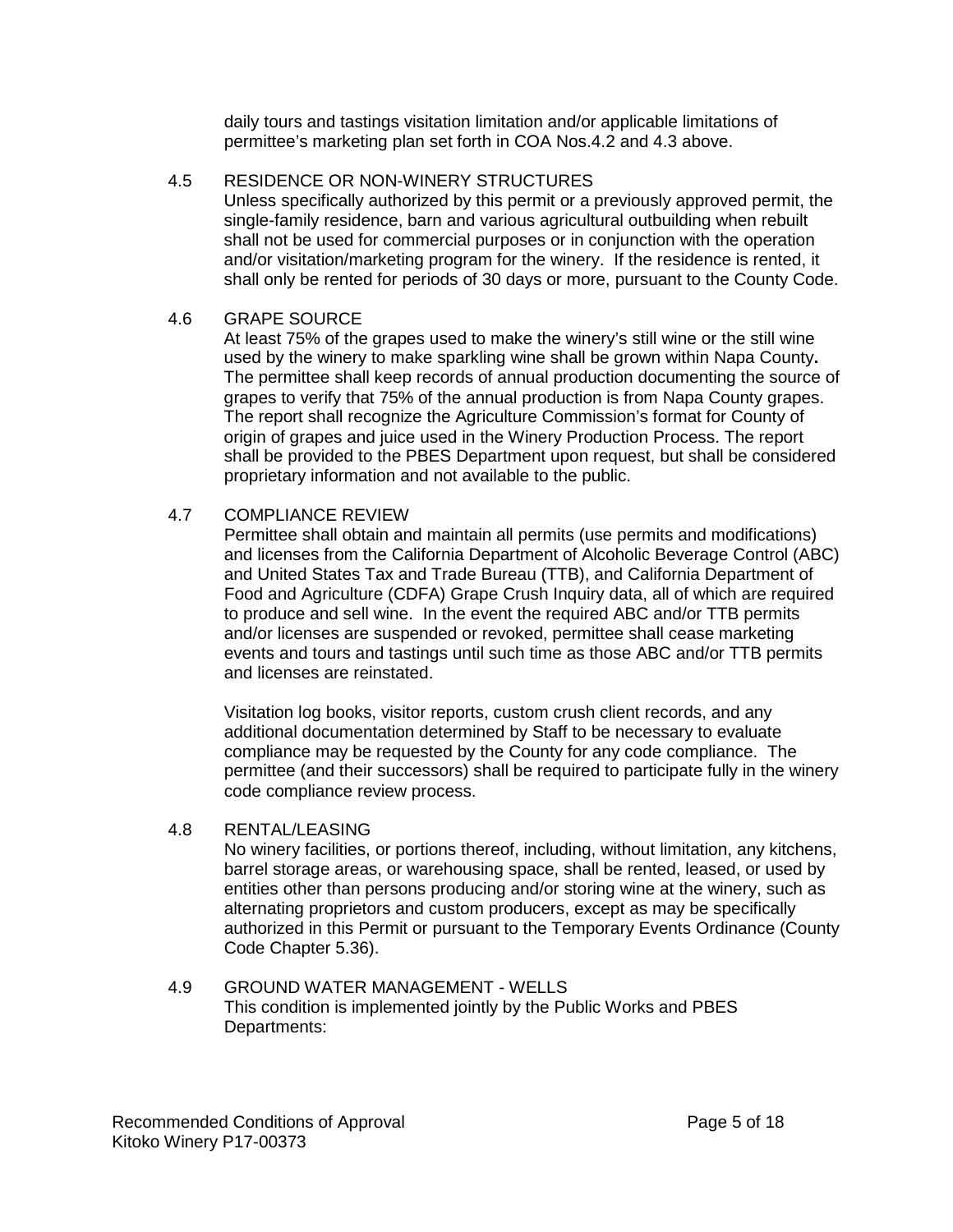The permittee shall be required (at the permittee's expense) to record well monitoring data (specifically, static water level no less than quarterly, and the volume of water no less than monthly). Such data will be provided to the County, if the PBES Director determines that substantial evidence<sup>1</sup> indicates that water usage at the winery is affecting, or would potentially affect, groundwater supplies or nearby wells. If data indicates the need for additional monitoring, and if the applicant is unable to secure monitoring access to neighboring wells, onsite monitoring wells may need to be established to gauge potential impacts on the groundwater resource utilized for the project. Water usage shall be minimized by use of best available control technology and best water management conservation practices.

In order to support the County's groundwater monitoring program, well monitoring data as discussed above will be provided to the County if the Director of Public Works determines that such data could be useful in supporting the County's groundwater monitoring program. The project well will be made available for inclusion in the groundwater monitoring network if the Director of Public Works determines that the well could be useful in supporting the program.

In the event that changed circumstances or significant new information provide substantial evidence<sup>1</sup> that the groundwater system referenced in the Use Permit would significantly affect the groundwater basin, the PBES Director shall be authorized to recommend additional reasonable conditions on the permittee, or revocation of this permit, as necessary to meet the requirements of the County Code and to protect public health, safety, and welfare.

#### 4.10 AMPLIFIED MUSIC

There shall be no amplified sound system or amplified music utilized outside of approved, enclosed, winery buildings.

#### 4.11 TRAFFIC

\_\_\_\_\_\_\_\_\_\_\_\_\_\_\_\_\_\_\_\_\_\_\_\_\_\_\_\_\_\_\_

To the maximum extent feasible, scheduling of reoccurring vehicle trips to and from the site for employees and deliveries shall not occur during peak travel times (between 3:00 p.m. - 5:30 p.m.). All road improvements on private property required per Engineering Services shall be maintained in good working condition and in accordance with the Napa County Roads and Streets Standards.

Substantial evidence is defined by case law as evidence that is of ponderable legal significance, reasonable in nature, credible and of solid value. The following constitute substantial evidence: facts, reasonable assumptions predicated on facts; and expert opinions supported by facts. Argument, speculation, unsubstantiated opinion or narrative, or clearly inaccurate or erroneous information do not constitute substantial evidence.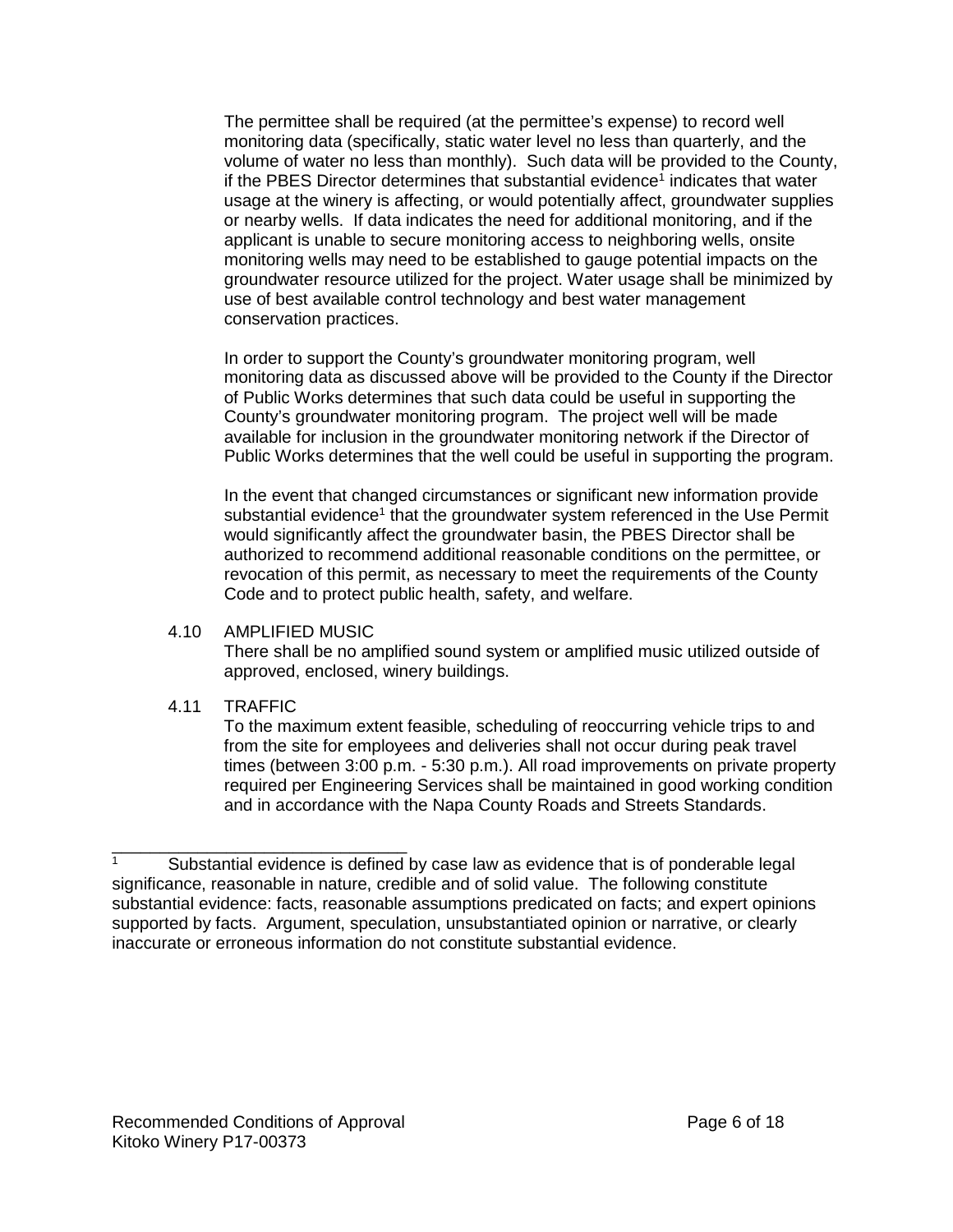#### 4.12 PARKING

The location of visitor parking and truck loading zone areas shall be identified along with proposed circulation and traffic control signage (if any).

Parking shall be limited to approved parking spaces only and shall not occur along access or public roads or in other locations except during harvest activities and approved marketing events. In no case shall parking impede emergency vehicle access or public roads.

#### 4.13 BUILDING DIVISION – USE OR OCCUPANCY CHANGES

Please contact the Building Division with any questions regarding the following: In accordance with the California Building Code (CBC), no change shall be made in the use of occupancy of an existing building unless the building is made to comply with the requirements of the current CBC for a new building.

4.14 FIRE DEPARTMENT – TEMPORARY STRUCTURES Please contact the Fire Department with any questions regarding the following:

The permittee and/or designee shall obtain a tent permit from the Fire Department for any temporary structures utilized for authorized marketing events allowed per COA No. 4.3 above.

- 4.15 NAPA COUNTY MOSQUITO ABATEMENT PROGRAM **[RESERVED]**
- 4.16 GENERAL PROPERTY MAINTENANCE LIGHTING, LANDSCAPING, PAINTING, OUTDOOR EQUIPMENT STORAGE, AND TRASH ENCLOSURE AREAS
	- a. All lighting shall be permanently maintained in accordance with the lighting and building plans approved by the County. Lighting utilized during harvest activities is exempt from this requirement.
	- b. All landscaping and outdoor screening, storage, and utility structures shall be permanently maintained in accordance with the landscaping and building plans approved by the County. No stored items shall exceed the height of the screening. Exterior winery equipment shall be maintained so as to not create a noise disturbance or exceed noise thresholds in the County Code.
	- c. The colors used for the roof, exterior walls and built landscaping features of the winery shall be limited to earth tones that will blend the facility into the colors of the surrounding site specific vegetation. The permittee shall obtain the written approval of the Planning Division prior to any change in paint colors that differs from the approved building permit. Highly reflective surfaces are prohibited.
	- d. Designated trash enclosure areas shall be made available and properly maintained for intended use.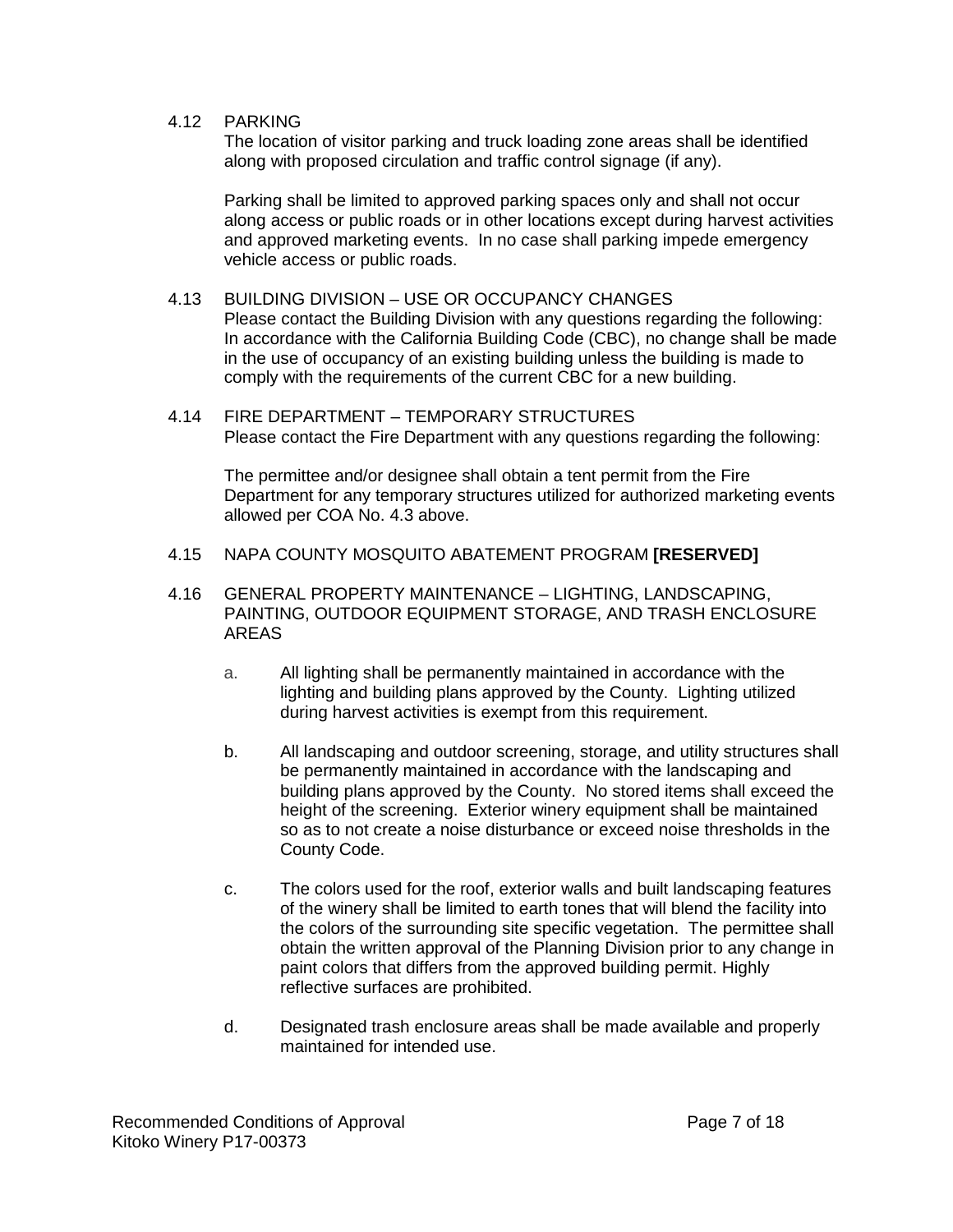#### 4.17 NO TEMPORARY SIGNS

Temporary off-site signage, such as "A-Frame" signs, is prohibited.

- 4.18 COMPLIANCE WITH OTHER DEPARTMENTS AND AGENCIES OPERATIONAL CONDITIONS The attached project conditions of approval include all of the following County Divisions, Departments and Agencies' requirements. Without limiting the force of those other requirements which may be applicable, the following are incorporated by reference as enumerated herein: a. Engineering Services Division operational conditions as stated in their Memorandum dated May 17, 2018.
	- b. Environmental Health Division operational conditions as stated in their Memorandum dated December 21, 2018.
	- c. Building Inspection Division plan operational conditions as stated in their Memorandum dated November 29, 2017.
	- d. CalFire operational conditions as stated in their Memorandum dated December 21, 2017.

The determination as to whether or not the permittee has substantially complied with the requirements of other County Divisions, Departments and Agencies shall be determined by those County Divisions, Departments or Agencies. The inability to substantially comply with the requirements of other County Divisions, Departments and Agencies may result in the need to modify this permit.

#### 4.19 OPERATIONAL MITIGATION MEASURES

The permittee shall comply with the following operational mitigation measures identified in the adopted Initial Study/Mitigated Negative Declaration and Project Revision Statement/Mitigation Monitoring and Reporting Program prepared for the project:

a. MM Trans – 2: The permittee shall remove brush on an annual basis along the project's Atlas Peak Road frontage to the north and south of the project driveway in order to maintain acceptable sight lines to accommodate 30 mile per hour traffic speeds on Atlas Peak Road.

Method of Monitoring: Prior to the issuance of a building permit, an annual landscape maintenance program in conjunction with the project's landscape plan shall be submitted to the Planning Division and the Public Works Department for review and approval.

Responsible Agency(ies): Planning Division and Public Works

#### 4.20 OTHER CONDITIONS APPLICABLE TO THE OPERATIONAL ASPECTS OF THE PROJECT **[RESERVED]**

4.21 PREVIOUS CONDITIONS **[RESERVED]**

Recommended Conditions of Approval **Page 8** of 18 Kitoko Winery P17-00373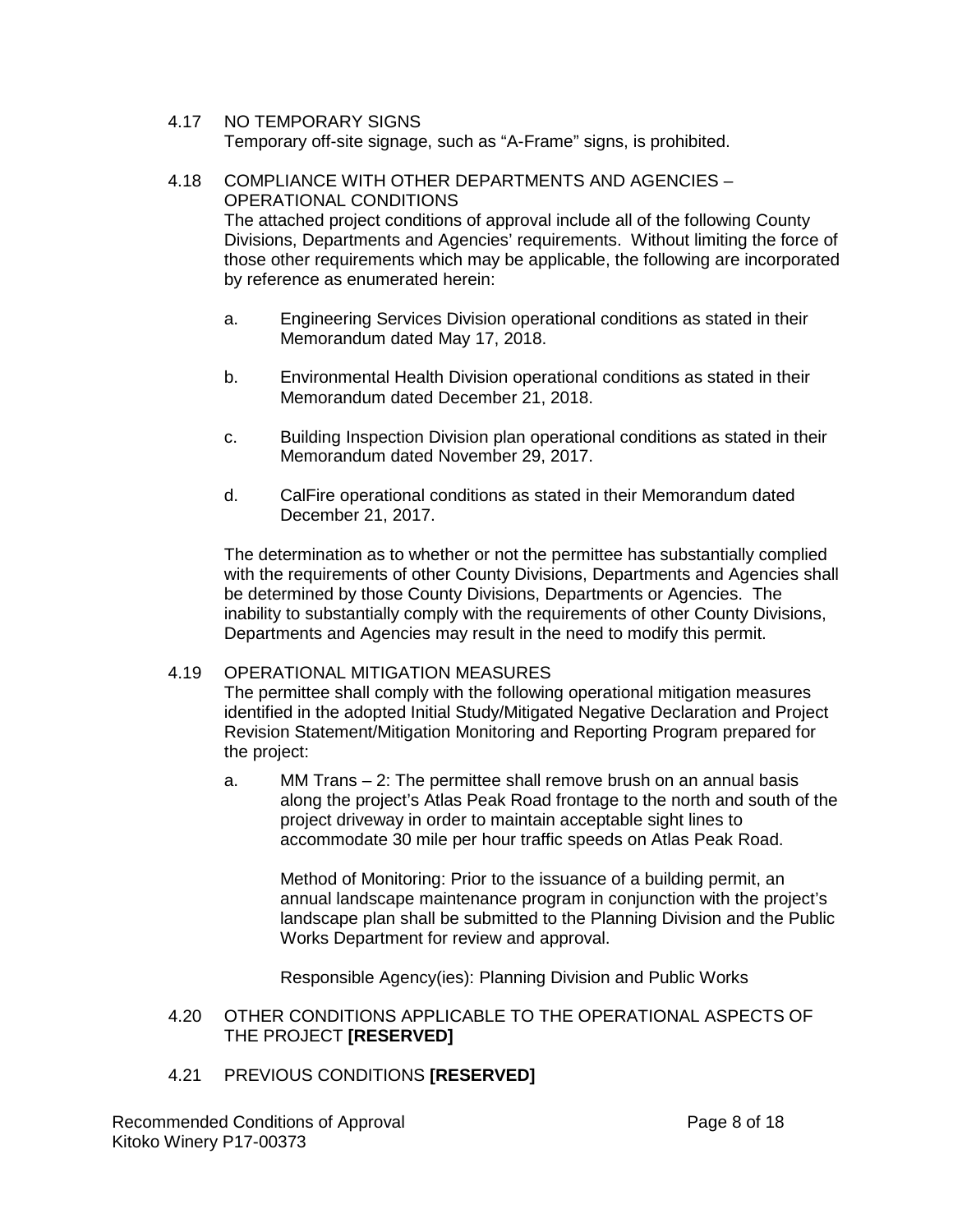#### **PART III**

#### **5.0 PREREQUISITE FOR ISSUANCE OF PERMITS**

5.1 PAYMENT OF FEES

No building, grading or sewage disposal permits shall be issued or other permits authorized until all accrued planning permit processing fees have been paid in full. This includes all fees associated with plan check and building inspections, associated development impact fees established by County Ordinance or Resolution, and the Napa County Affordable Housing Mitigation Fee in accordance with County Code.

#### **6.0 GRADING/DEMOLITION/ENVIRONMENTAL/BUILDING PERMIT/OTHER PERMIT PREREQUISITES**

Permittee shall comply with the following with the submittal of a grading, demolition, environmental, building and/or other applicable permit applications.

6.1 COMPLIANCE WITH OTHER DEPARTMENTS AND AGENCIES – PLAN REVIEW, CONSTRUCTION AND PREOCCUPANCY CONDITIONS

The attached project conditions of approval include all of the following County Divisions, Departments and Agencies' requirements. The permittee shall comply with all applicable building codes, zoning standards, and requirements of County Divisions, Departments and Agencies at the time of submittal and may be subject to change. Without limiting the force of those other requirements which may be applicable, the following are incorporated by reference as enumerated herein:

- a. Engineering Services Division plan review/construction/ preoccupancy conditions as stated in their Memorandum dated May 17, 2018.
- b. Environmental Health Division plan review/construction/ preoccupancy conditions as stated in their Memorandum dated December 21, 2018.
- c. Building Inspection Division plan review/construction/ preoccupancy conditions as stated in their Memorandum dated November 29, 2017.
- d. Cal Fire plan review/ construction/ preoccupancy conditions as stated in their Memorandum dated December 21, 2017.

The determination as to whether or not the permittee has substantially complied with the requirements of other County Divisions, Departments and Agencies shall be determined by those County Divisions, Departments or Agencies. The inability to substantially comply with the requirements of other County Divisions, Departments and Agencies may result in the need to modify the permit.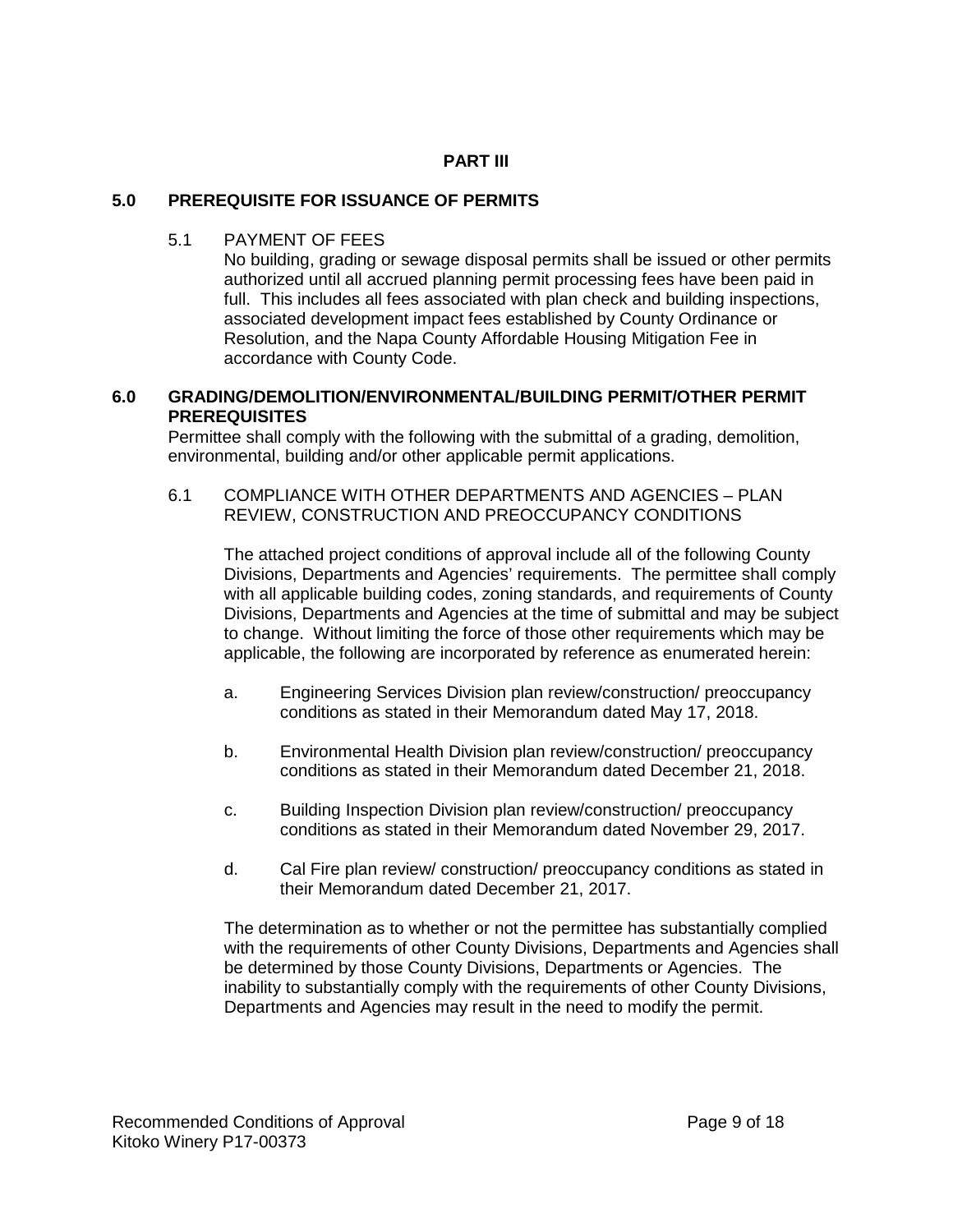#### 6.2 BUILDING DIVISION – GENERAL CONDITIONS

- a. A building permit shall be obtained for all construction occurring on the site not otherwise exempt by the California Building Code (CBC) or any State or local amendment adopted thereto.
- b. If there are any existing structures and/or buildings on the property that will need to be removed to accommodate construction activities, a separate demolition permit shall be required from the Building Division prior to removal. The permittee shall provide a "J" number from the Bay Area Air Quality Management District (BAAQMD) at the time the permittee applies for a demolition permit if applicable.
- c. All areas of newly designed and newly constructed buildings, facilities and on-site improvements must comply with the CBC accessibility requirements, as well as, American with Disability Act requirements when applicable. When alterations or additions are made to existing buildings or facilities, an accessible path of travel to the specific area of alteration or addition shall be provided as required per the CBC.
- 6.3 LIGHTING PLAN SUBMITTAL
	- a. Two (2) copies of a detailed lighting plan showing the location and specifications for all lighting fixtures to be installed on the property shall be submitted for Planning Division review and approval. All lighting shall comply with the CBC.
	- b. All exterior lighting, including landscape lighting, shall be shielded and directed downward, shall be located as low to the ground as possible, shall be the minimum necessary for security, safety, or operations; on timers; and shall incorporate the use of motion detection sensors to the greatest extent practical. All lighting shall be shielded or placed such that it does not shine directly on adjacent properties or impact vehicles on adjacent streets. No flood-lighting or sodium lighting of the building is permitted, including architectural highlighting and spotting. Low-level lighting shall be utilized in parking areas as opposed to elevated highintensity light standards. Lighting utilized during harvest activities is exempt from this requirement.

#### 6.4 LANDSCAPING – PLAN SUBMITTAL

a. Two (2) copies of a detailed final landscaping and irrigation plan, including parking details, shall be submitted with the building permit application package for the Planning Division's review and approval prior to the issuance of any building permit associated with this Use Permit. The plan shall be prepared pursuant to the County's Water Efficient Landscape Ordinance (Chapter 18.118 of the County Code) requirements in effect at the time of building permit application submittal, as applicable, and shall indicate the names and locations of all plant materials to be used along with their method of maintenance.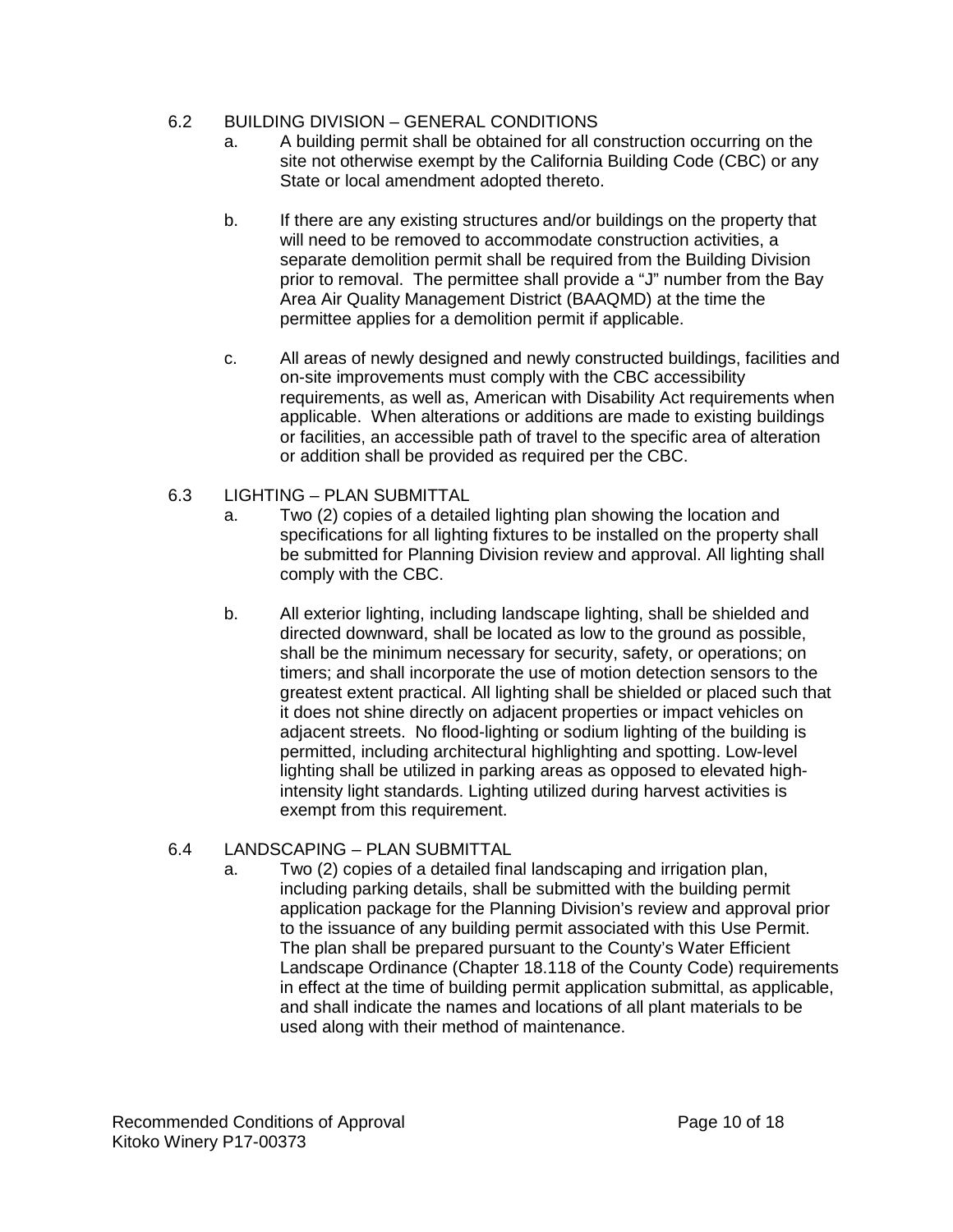- b. Plant materials shall be purchased locally when practical, and to the greatest extent possible, the plant materials shall be the same native plants found in Napa County. The Agricultural Commissioner's office shall be notified of all impending deliveries of live plants with points of origin outside of Napa County.
- c. No trees greater than 6" diameter at breast height shall be removed, except for those identified on the submitted site plan. Any Oak trees removed as a result of the project shall be replaced at a 2:1 ratio and shown on the landscaping plans for the Planning Division's review and approval. Trees to be retained shall be protected during construction by fencing securely installed at the outer most dripline of the tree or trees. Such fencing shall be maintained throughout the duration of the work undertaken in connection with the winery development/construction. In no case shall construction material, debris or vehicles be stored in the fenced tree protection area.
- d. Evergreen screening shall be installed between the industrial portions of the operation (e.g. tanks, crushing area, parking area, etc.) and any offsite residence from which these areas can be viewed.

#### 6.5 COLORS

The colors used for the roof, exterior walls and built landscaping features of the winery shall be limited to earth tones that will blend the facility into the colors of the surrounding site specific vegetation. The permittee shall obtain the written approval of the Planning Division in conjunction with building permit review and/or prior to painting the building. Highly reflective surfaces are prohibited.

#### 6.6 OUTDOOR STORAGE/SCREENING/UTILITIES

- a. Details of outdoor storage areas and structures shall be included on the building and landscape plans. All outdoor storage of winery equipment shall be screened from the view of residences of adjacent properties by a visual barrier consisting of fencing or dense landscaping. No stored item shall exceed the height of the screening. Water and fuel tanks, and similar structures, shall be screened to the extent practical so as to not be visible from public roads and adjacent parcels.
- b. New utility lines required for this project that are visible from any designated scenic transportation route (see Community Character Element of the General Plan and the County Code) shall be placed underground or in an equivalent manner be made virtually invisible from the subject roadway.
- c. Exterior winery equipment shall be located, enclosed or muffled so as not to exceed noise thresholds in the County Code.
- 6.7 TRASH ENCLOSURES Adequate area must be provided for collection and loading of garbage and recyclables generated by the project. The applicant must work with the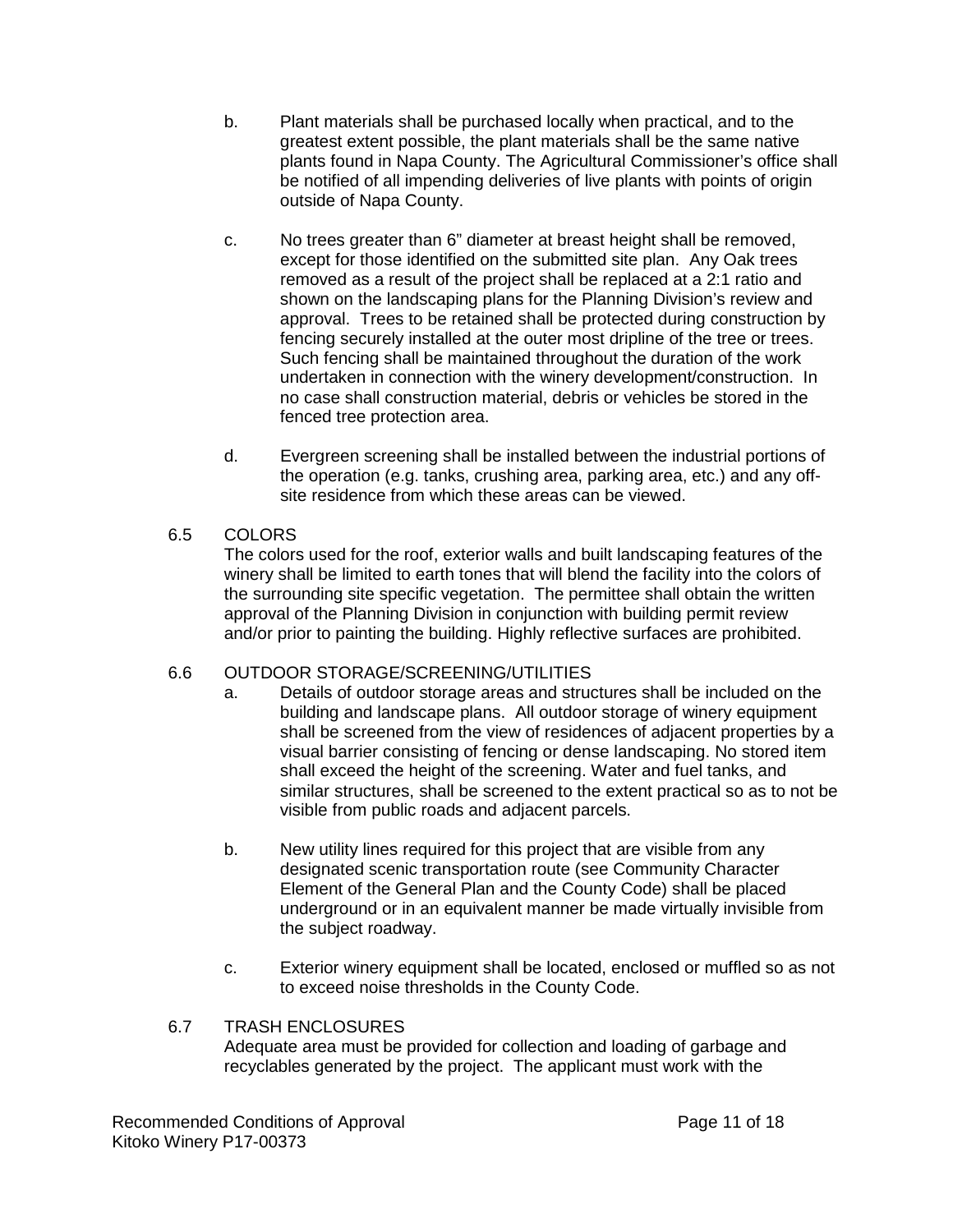franchised garbage hauler for the service area in which they are located, in order to determine the area and the pedestrian and vehicle access needed for the collection site. The garbage and recycling enclosure shall meet the minimum enclosure requirements established by staff and the franchised hauler, which shall be included in the building permit submittal.

#### 6.8 ADDRESSING

All project site addresses shall be determined by the PBES Director, and be reviewed and approved by the United States Post Office. The PBES Director reserves the right to issue or re-issue an appropriate situs address at the time of issuance of any building permit to ensure proper identification and sequencing of numbers. For multi-tenant or multiple structure projects, this includes building permits for later building modifications or tenant improvements.

#### 6.9 HISTORIC RESOURCES **[RESERVED]**

#### 6.10 DEMOLITION ACTIVITIES **[RESERVED]**

#### 6.11 VIEWSHED – EXECUTION OF USE RESTRICTION **[RESERVED]**

#### 6.12 PERMIT PREREQUISITE MITIGATION MEASURES

The permittee shall comply with the following permit prerequisite mitigation measures identified in the adopted Initial Study/Mitigated Negative Declaration and Project Revision Statement/Mitigation Monitoring and Reporting Program prepared for the project:

a. MM BIO-1: Development of the proposed project would have the potential to affect populations of Napa bluecurls (CNPS List 1B.2) within the project area, in conflict with General Plan Goal CON-3 (and related Policies) that require the protection of special status species. Impacts to Napa County Locally Rare species would conflict with Goal CON-2 that requires the maintenance and enhancement of existing levels of biodiversity. Policy CON-13 requires that all discretionary agricultural projects consider and address impacts to wildlife habitat and avoid impacts to fisheries and habitat supporting special-status species to the extent feasible.

The plan shall be modified to include the following combination of mitigation measures to avoid and replace populations of Napa bluecurls within the project parcel:

#### Avoidance

Populations of Napa bluecurls within the study area shall be avoided to the extent feasible through project redesign at the building permit phase. Minimum 25-foot buffers shall be established and maintained between all development areas (including but not limited to landscaping and infrastructure) of remaining populations of Napa bluecurls.

#### Replacement/Restoration

All populations of Napa bluecurls removed shall be replaced at a minimum 2:1 ratio (population areas replaced: population areas removed)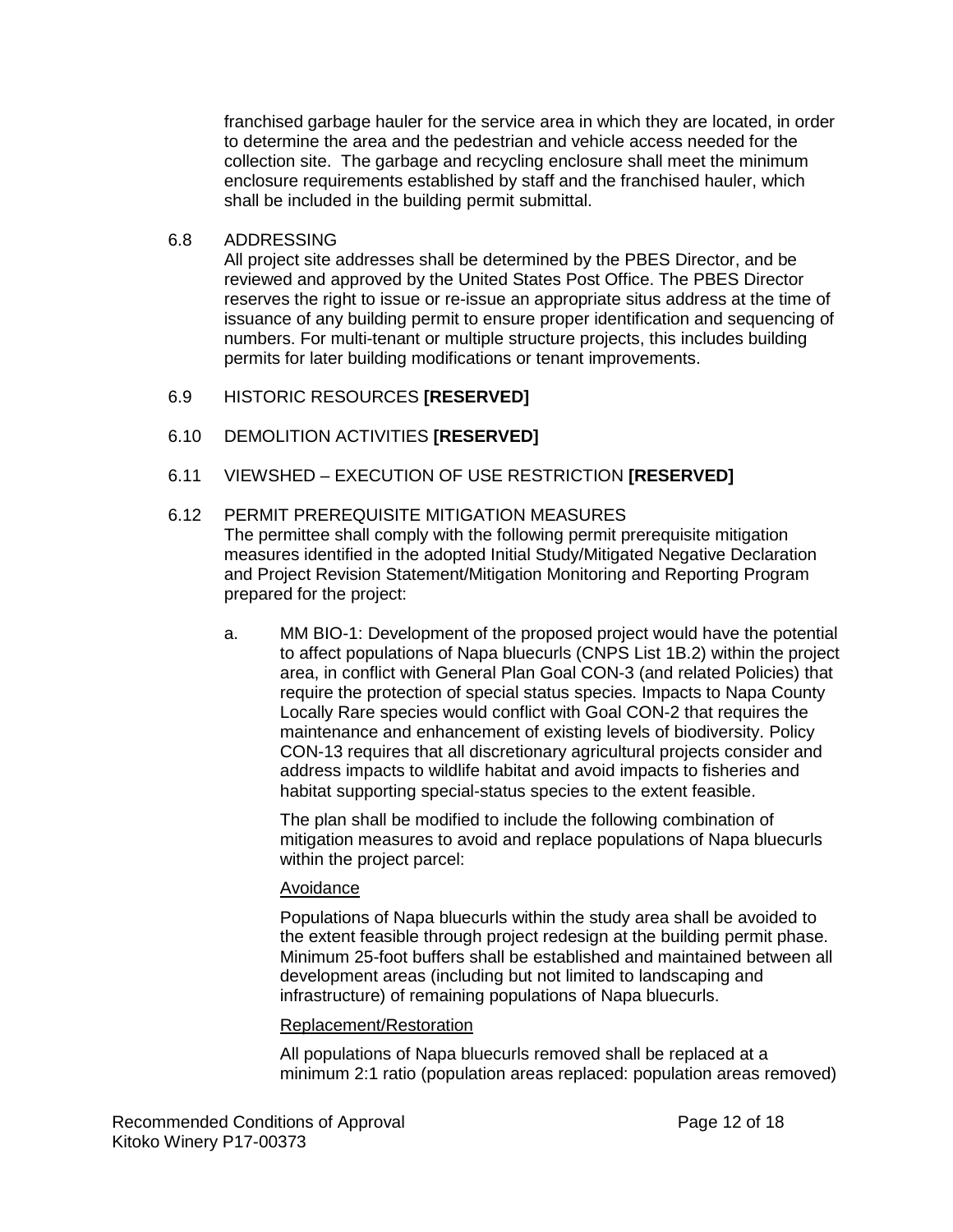or greater as determined by and in consultation with the California Department of Fish and Wildlife (CDFW) and Napa County. Mitigation replanting shall be designated in a Mitigation Plan, which would include replanting procedures, monitoring requirements, and success criteria goals Replanting areas shall be determined by a qualified biologist in consultation with CDFW. Planting densities would be determined by a qualified biologist during preconstruction surveys and shall be similar to existing densities found onsite.

#### **Preservation**

Areas containing Napa bluecurls that remain undeveloped shall be preserved and managed to maintain a relatively open canopy as determined by and in consultation with the California Department of Fish and Wildlife. A qualified biologist shall verify that markers and visible fencing protect these areas and are positioned correctly and adequately for each phase of the project. These areas may be inspected for compliance before, during, and after each construction phase.

The areas selected for preservation shall include those areas required to be avoided as mitigation and provide potential habitat for Napa bluecurls. Areas designated for preservation shall be identified as such in a deed restriction or mitigation easement with an organization such as the Land Trust of Napa County as the grantee, or other means of permanent protection. Land placed in protection shall be restricted from development and other uses that would potentially degrade the quality of the habitat (including, but not limited to, conversion to other land uses such as agriculture or urban development, and excessive off-road vehicle use that increases erosion), and should otherwise be restricted by the existing goals and policies of Napa County. The areas to be covered by the deed restriction shall be determined by and in consultation with the California Department of Fish and Wildlife, and submitted to Napa County for review and approval. Areas to be preserved shall be selected in a manner that minimizes fragmentation of habitat areas; and the preservation areas shall first prioritize portions of the project that are not already subject to development restrictions (i.e. within stream setbacks and on slopes greater than 30%). The deed restriction or mitigation easement shall be entered into and recorded with the Napa County Recorder's office prior to commencement of the project or within 90 days of project approval, whichever occurs first, and in a form acceptable to County Counsel.

Method of Monitoring: Prior to issuance of a grading permit, the Napa bluecurl Mitigation Plan shall be reviewed and approved by the Planning Division in consultation with CDFW and implemented for any removal and/or replanting of Napa bluecurls.

Responsible Agency(ies): Planning Division

b. MM BIO-2: Pre-construction Bird Surveys: If vegetation removal takes place during the breeding/nesting season (February 1 through August

Recommended Conditions of Approval **Page 13 of 18** Page 13 of 18 Kitoko Winery P17-00373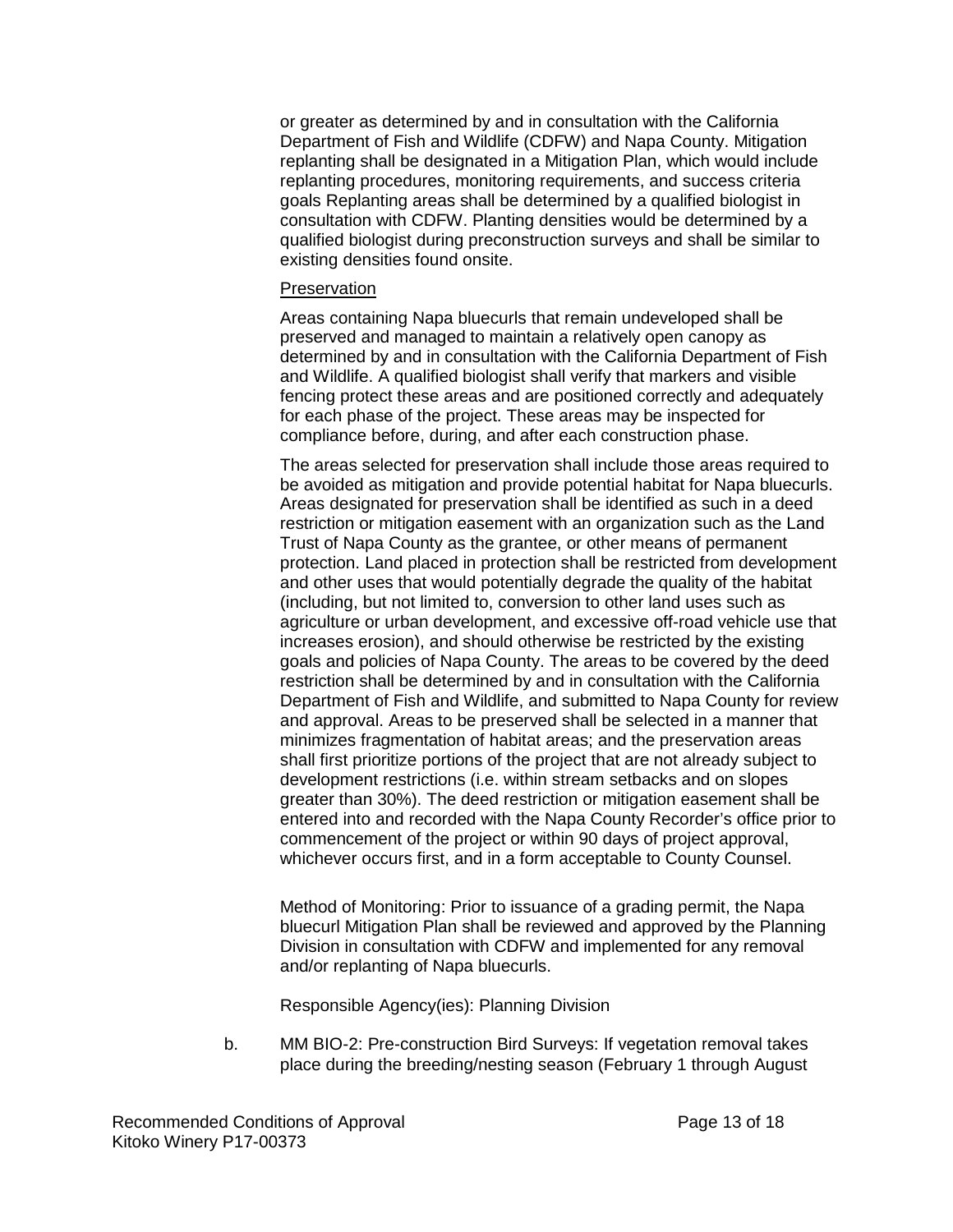31), disturbance of nesting activities could occur. Take of any active raptor nest is prohibited under California Fish and Game Code Sections 3503, 3503.5, and 3513. To avoid impacts to nesting birds, necessary tree and shrub removal should occur outside of the typical nesting season (February 1 through August 31). If tree or shrub removal occurs at any time during the nesting season, a preconstruction survey should be conducted by a qualified biologist no more than 15 days prior to initiation of proposed development activities. If active nests are found on or immediately adjacent to the site, a nest avoidance plan shall be implemented with approval from the Napa County Planning Department. The avoidance plan shall include appropriate buffers to the nest(s), and a qualified biologist should monitor the nest(s) and project activities to ensure no harm or agitation affects the nestlings. Once the birds have fledged, there is no longer a need for the buffer, and project activities could then proceed. If no nesting is found to occur, necessary tree and shrub removal could then proceed.

Method of Monitoring: If vegetation clearing or other land disturbance is proposed during the bird breeding season (February 1 through August 31), the special-status bird species and other migratory passerines (perching birds) survey shall be submitted to Planning Division staff prior to issuance of the grading permit.

Responsible Agency(ies): Planning Division

c. MM Trans – 1: The permittee shall provide a sign along the project driveway for exiting traffic directing drivers desiring to travel up the Napa Valley to make a right turn at the signizalized Atlas Peak Road/Monticello (SR121) intersection to access either Silverado Trail or SR 29.

Method of Monitoring: Improvement Plans for the installation of the directional sign and an application for an encroachment permit shall be submitted for Engineering Services and the Planning Division and the Public Works Department review and approval prior to the issuance of a building permit or grading permit.

Responsible Agency(ies): Planning Division and Public Works

d. MM Trans – 2: The permittee shall remove brush on an annual basis along the project's Atlas Peak Road frontage to the north and south of the project driveway in order to maintain acceptable sight lines to accommodate 30 mile per hour traffic speeds on Atlas Peak Road.

Method of Monitoring: Prior to the issuance of a building permit, an annual landscape maintenance program in conjunction with the project's landscape plan shall be submitted to the Planning Division and the Public Works Department for review and approval.

Responsible Agency(ies): Planning Division and Public Works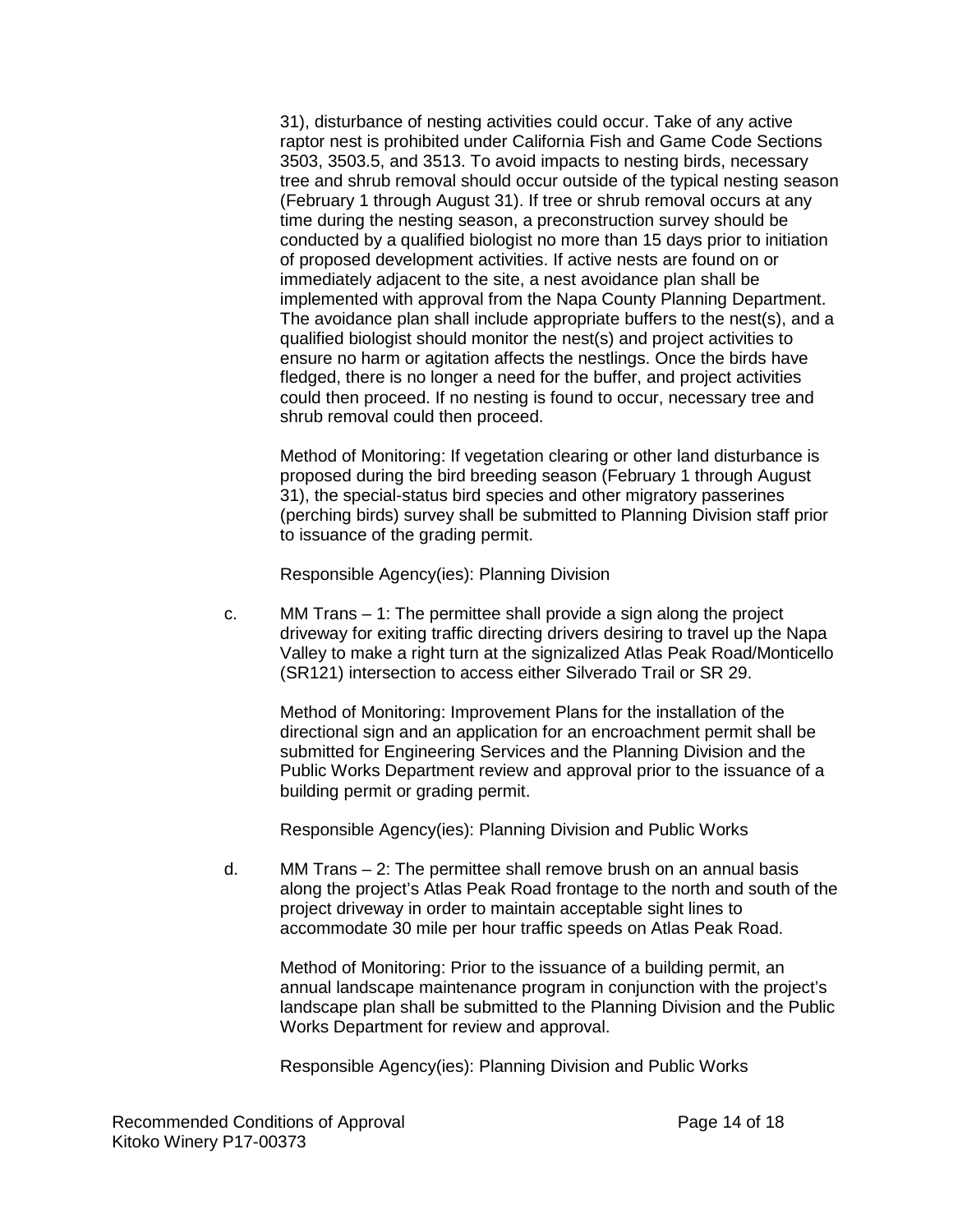#### 6.13 PARCEL CHANGE REQUIREMENTS **[RESERVED]**

#### 6.14 FINAL MAPS **[RESERVED]**

- 6.15 OTHER CONDITIONS APPLICABLE TO THE PROJECT PERMITTING PROCESS
	- a. Prior to the issuance of a grading or building permit, the permittee shall obtain an encroachment permit from the Public Works Department for any new improvements to the Atlas Peak Road driveway entrance.

#### **7.0 PROJECT CONSTRUCTION**

Permittee shall comply with the following during project construction:

- 7.1 SITE IMPROVEMENTS Please contact Engineering Services with any questions regarding the following.
	- a. GRADING AND SPOILS

All grading and spoils generated by construction of the project facilities shall be managed per Engineering Services direction. Alternative locations for spoils are permitted, subject to review and approval by the PBES Director, when such alternative locations do not change the overall concept, and do not conflict with any environmental mitigation measures or conditions of approval.

b. DUST CONTROL

Water and/or dust palliatives shall be applied in sufficient quantities during grading and other ground disturbing activities on-site to minimize the amount of dust produced. Outdoor construction activities shall not occur when average wind speeds exceed 20 mph.

#### c. AIR QUALITY

During all construction activities the permittee shall comply with the most current version of BAAQMD Basic Construction Best Management Practices including but not limited to the following, as applicable:

- 1. Post a publicly visible sign with the telephone number and person to contact at the lead agency regarding dust complaints. The BAAQMD's phone number shall also be visible.
- 2. Water all exposed surfaces (e.g., parking areas, staging areas, soil piles, grading areas, and unpaved access roads) two times per day.
- 3. Cover all haul trucks transporting soil, sand, or other loose material off-site.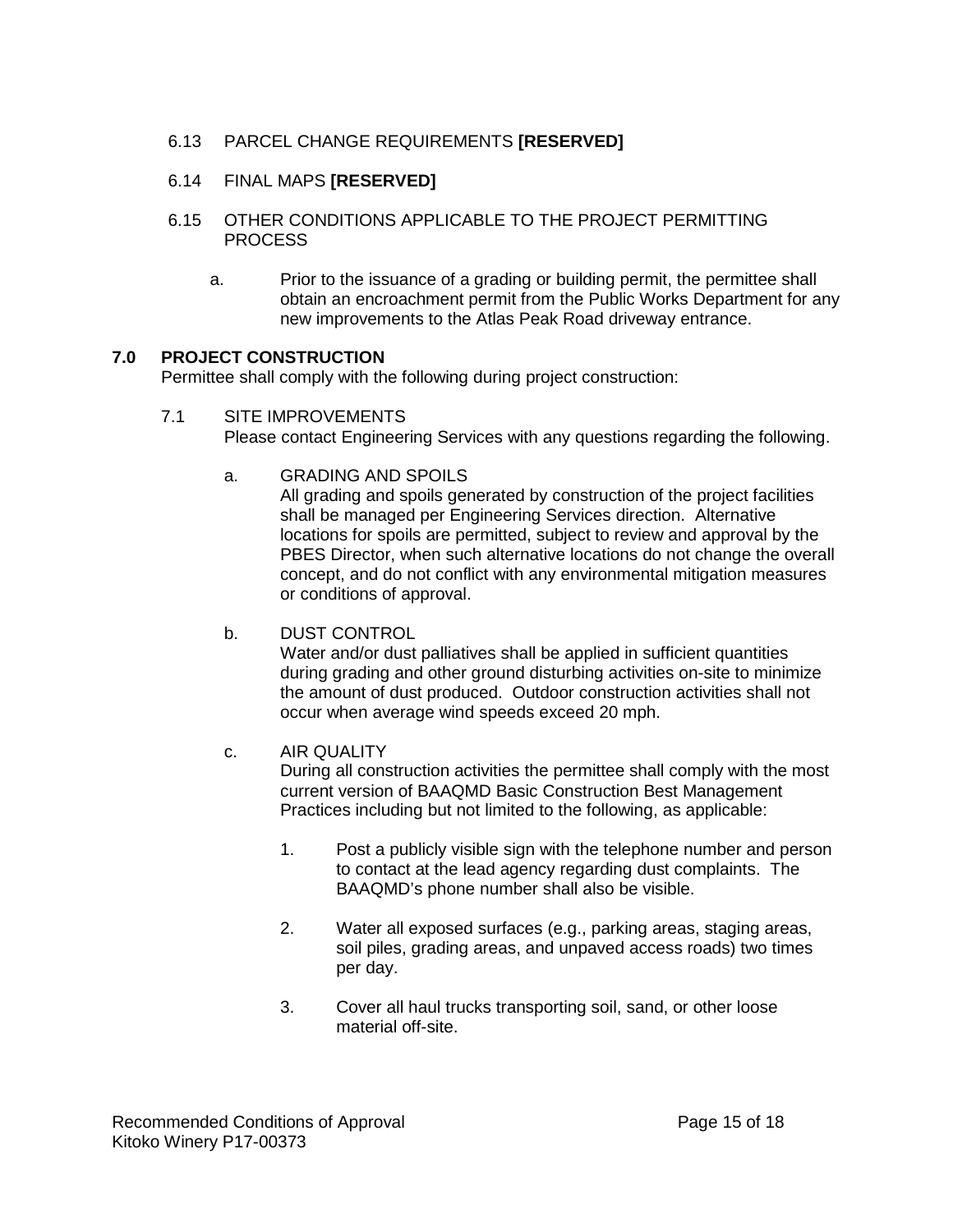- 4. Remove all visible mud or dirt traced onto adjacent public roads by using wet power vacuum street sweepers at least once per day. The use of dry power sweeping is prohibited.
- 5. All vehicle speeds on unpaved roads shall be limited to 15 mph.
- 6. All roadways, driveways, and sidewalks to be paved shall be completed as soon as possible. Building pads shall be laid as soon as possible after grading unless seeding or soil binders are used.
- 7. Idling times shall be minimized either by shutting off equipment when not in use or reducing the maximum idling time to five (5) minutes (as required by State Regulations). Clear signage shall be provided for construction workers at all access points.
- 8. All construction equipment shall be maintained and properly tuned in accordance with manufacturer's specifications. All equipment shall be checked by a certified visible emissions evaluator. Any portable engines greater than 50 horsepower or associated equipment operated within the BAAQMD's jurisdiction shall have either a California Air Resources Board (ARB) registration Portable Equipment Registration Program (PERP) or a BAAQMD permit. For general information regarding the certified visible emissions evaluator or the registration program, visit the ARB FAQ [http://www.arb.ca.gov/portable/perp/perpfact\\_04-16-15.pdf](http://www.arb.ca.gov/portable/perp/perpfact_04-16-15.pdf) or the PERP website [http://www.arb.ca.gov/portable/portable.htm.](http://www.arb.ca.gov/portable/portable.htm)

#### d. STORM WATER CONTROL

The permittee shall comply with all construction and post-construction storm water pollution prevention protocols as required by the County Engineering Services Division, and the California Regional Water Quality Control Board.

#### 7.2 ARCHEOLOGICAL FINDING

In the event that archeological artifacts or human remains are discovered during construction, work shall cease in a 50-foot radius surrounding the area of discovery. The permittee shall contact the PBES Department for further guidance, which will likely include the requirement for the permittee to hire a qualified professional to analyze the artifacts encountered and to determine if additional measures are required.

If human remains are encountered during project development, all work in the vicinity must be halted, and the Napa County Coroner informed, so that the Coroner can determine if an investigation of the cause of death is required, and if the remains are of Native American origin. If the remains are of Native American origin, the permittee shall comply with the requirements of Public Resources Code Section 5097.98.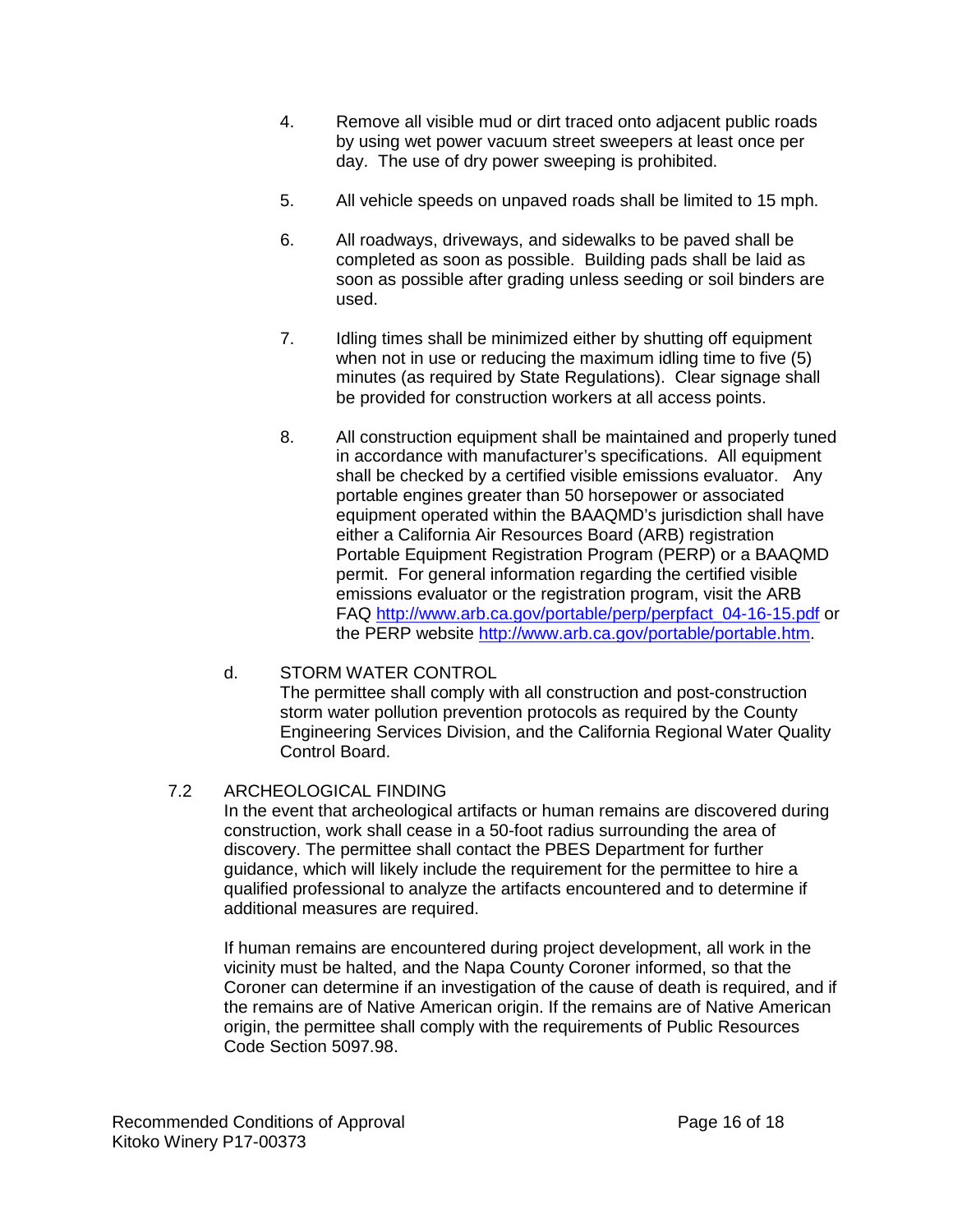#### 7.3 CONSTRUCTION NOISE

Construction noise shall be minimized to the greatest extent practical and feasible under State and local safety laws, consistent with construction noise levels permitted by the General Plan Community Character Element and the County Noise Ordinance. Construction equipment muffling and hours of operation shall be in compliance with the County Code. Equipment shall be shut down when not in use. Construction equipment shall normally be staged, loaded, and unloaded on the project site, if at all practicable. If project terrain or access road conditions require construction equipment to be staged, loaded, or unloaded off the project site (such as on a neighboring road or at the base of a hill), such activities shall only occur daily between the hours of 8 am to 5 pm.

- 7.4 CONSTRUCTION MITIGATION MEASURES **[RESERVED]**
- 7.5 OTHER CONSTRUCTION CONDITIONS APPLICABLE TO THE PROJECT PROPOSAL **[RESERVED]**

#### **8.0 TEMPORARY CERTIFICATE OF OCCUPANCY - PREREQUISITES**

A Temporary Certificate of Occupancy (TCO) may be granted pursuant to the County Code to allow the commencement of production activities prior to completion of all project improvements. Permittee shall comply with the following before a TCO is granted:

#### 8.1 TEMPORARY OCCUPANCY

All life and safety conditions shall be addressed prior to issuance of a TCO by the County Building Official. TCOs shall not be used for the occupancy of hospitality buildings and shall not exceed the maximum time allowed by the County Code which is 180 days. Departments and/or agencies with jurisdiction over the project are authorized as part of the TCO process to require a security deposit or other financial instrument to guarantee completion of unfinished improvements.

#### **9.0 FINAL CERTIFICATE OF OCCUPANCY – PREREQUISITES**

Permittee shall comply with the following before a Final Certificate of Occupancy is granted by the County Building Official, which upon granting, authorizes all use permit activities to commence.

#### 9.1 FINAL OCCUPANCY

All project improvements, including compliance with applicable codes, conditions, and requirements of all Departments and Agencies with jurisdiction over the project, shall be completed.

#### 9.2 SIGNS

Detailed plans, including elevations, materials, color, and lighting for any winery identification or directional signs shall be submitted to the Department for administrative review and approval prior to installation. Administrative review and approval is not required if signage to be installed is consistent with signage plans submitted, reviewed and approved as part of this permit approval. All signs shall meet the design standards as set forth in the County Code. At least one legible sign shall be placed at the property entrance with the words "Tours and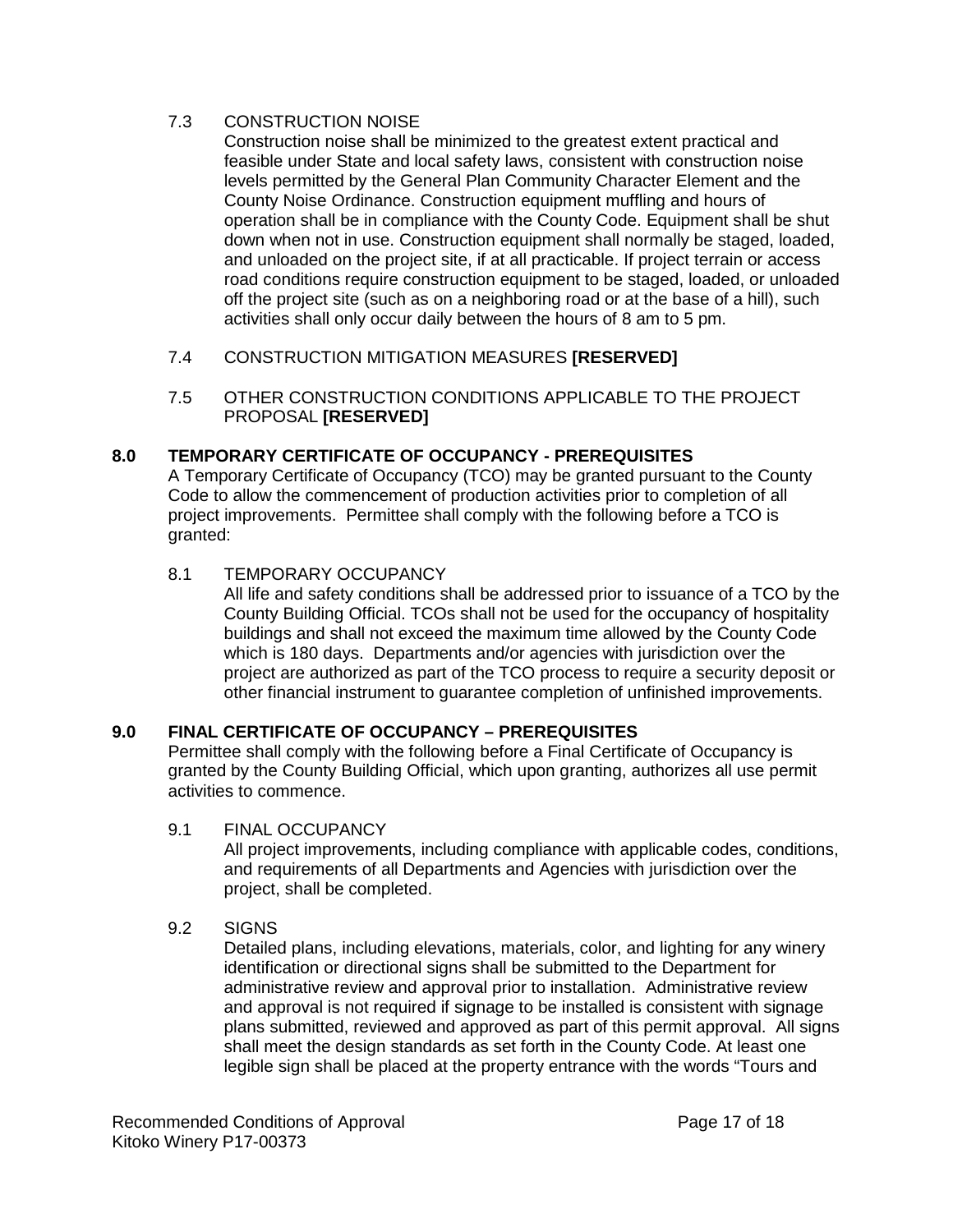Tasting by Prior Appointment Only" to inform the public of same. Any off-site signs allowed shall be in conformance with the County Code.

#### 9.3 GATES/ENTRY STRUCTURES

Any gate installed at the winery entrance shall be reviewed by the PBES Department and the Fire Department to assure that the design allows large vehicles, such as motorhomes, to turn around if the gate is closed without backing into the public roadway, and that fire suppression access is available at all times. If the gate is part of an entry structure an additional permit shall be required pursuant to the County Code and in accordance with the Napa County Roads and Street Standards. A separate entry structure permit is not required if the entry structure is consistent with entry structure plans submitted, reviewed, and approved as part of this permit approval.

#### 9.4 LANDSCAPING

Landscaping shall be installed in accordance with the approved landscaping plan.

- 9.5 ROAD OR TRAFFIC IMPROVEMENT REQUIREMENTS **[RESERVED]**
- 9.6 DEMOLITION ACTIVITIES **[RESERVED]**
- 9.7 GRADING SPOILS All spoils shall be removed in accordance with the approved grading permit and/or building permit.
- 9.8 MITIGATION MEASURES APPLICABLE PRIOR TO ISSUANCE OF A FINAL CERTIFICATE OF OCCUPANCY **[RESERVED]**
- 9.9 OTHER CONDITIONS APPLICABLE PRIOR TO ISSUANCE OF A FINAL CERTIFICATE OF OCCUPANCY
	- a. Prior to the issuance of a Final Certificate of Occupancy, the directional sign required in COA 6.12(c) - Mitigation Measure Trans-1 shall be installed as approved.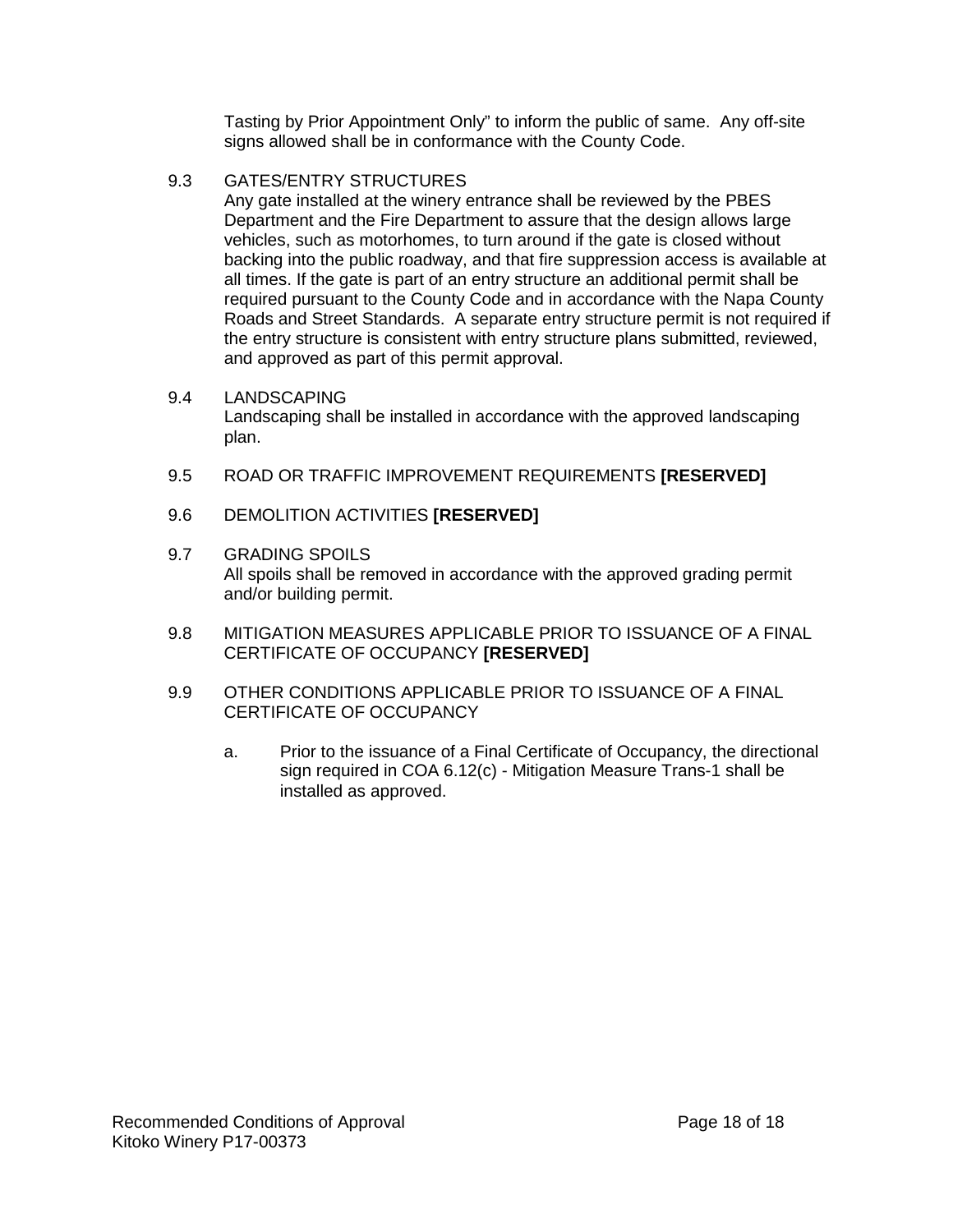

A Tradition of Stewardship A Commitment to Service

1195 Third Street, Suite 210 Napa, CA 94559 www.countyofnapa.org

> **David Morrison** Director

### MEMORANDUM

| To:   | Graham Hannaford, Planning | From: | Jeannette Doss, Engineering $\Psi$                                                       |
|-------|----------------------------|-------|------------------------------------------------------------------------------------------|
| Date: | May 17, 2018               | Re:   | Kitoko Vineyards Winery<br>Use Permit – Engineering CoA<br>3201 Atlas Peak Road, Napa CA |
|       |                            |       | P17-00373<br>APN: 033-010-034-000                                                        |

The Engineering Division (Engineering) has reviewed the submittal package for the above proposed project, generally requesting the following:

To establish a new winery with marketing plan and to construct new winery buildings, caves, outdoor covered crush pad, wastewater system, driveway, and parking lot and other associated site improvements..

Based upon the information provided in the application, Engineering finds the application complete and recommends the following conditions of approval:

#### **OPERATIONAL CHARACTERISTICS**

1. Any roadway, access drive, and parking area improvements that are required in order to comply with the latest edition of Napa County Road and Street Standards shall be completed prior to execution of any new entitlements approved under this Use Permit.

#### PREREQUISITES FOR ISSUANCE OF PERMITS

- 2. All on site civil improvements including but not limited to the excavation, fill, general grading, drainage, curb, gutter, surface drainage, storm drainage, parking and drive isles, shall be constructed according to plans prepared by a registered civil engineer, which will be reviewed and approved by the Engineering Division of the Napa County Planning, Building, and Environmental Services Department (PBES) prior to the commencement of any on site land preparation or construction. Plans shall be wet signed and submitted with the building and/or grading permit documents at the time of permit application. A plan check fee will apply.
- 3. Prior to issuance of a building or grading permit the owner shall submit the necessary documents for Erosion Control as determined by the area of disturbance of the proposed development in accordance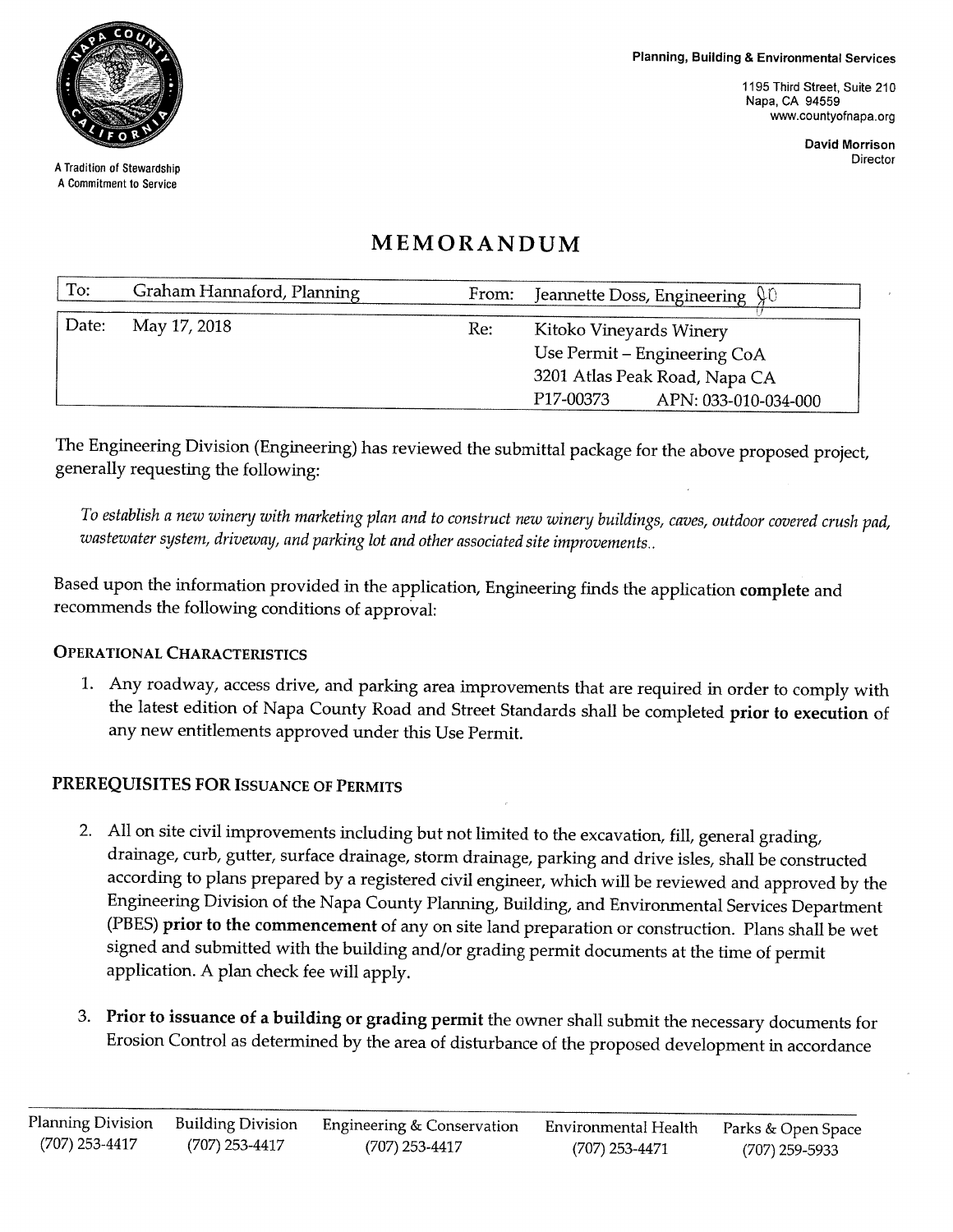P17-00244 Aril Winery - Use Permit Modification Engineering Division - Recommended Conditions of Approval Page 2 of 2

> with the Napa Countywide Stormwater Pollution Prevention program Erosion and Sediment Control Plan Guidance for Applicant and Review Staff dated December 2014.

- 4. Prior to issuance of a building permit or grading permit the owner shall prepare a Regulated Project Stormwater Control Plan (SCP) in accordance with the latest edition of the BASMAA Post-Construction Manual for review and approval by the Engineering Division in PBES.
- 5. Prior to issuance of a building or grading permit the owner shall demonstrate on the plans that all roadways, access driveways, and parking areas and how they will be improved to meet the requirements as outlined in the latest edition of the Napa County Road & Street Standards for Commercial development at the time of approval of this application (P17-00373).
- 6. Prior to issuance of a building or grading permit all newly proposed and/or modified loading areas, outdoor material storage area, trash areas, and processing areas, including but not limited to wine grape crushing/pressing, juice fermentation, blending and fining, filtration and bottling (including mobile bottling), shall be shown on the improvement plans. Areas shall be paved and performed indoors or under cover and graded to preclude stormwater run-on/runoff. The installation of storm drains in processing areas is prohibited. For processing areas that generate liquid wastes, slope the area to a drain an approved collection system.

#### PREREQUISITES FOR TEMPORARY CERTIFICATE OF OCCUPANCY

- 7. All roadway, access drive, and parking area improvements shall be completed prior to issuance of temporary occupancy.
- \*\* If no temporary occupancy is requested, then the above become requirements prior to final occupancy.

#### PREREQUISITES FOR FINAL CERTIFICATION OF OCCUPANCY

- 8. A registered Civil Engineer shall submit to PBES, Engineering Division written certification of completion of grading in accordance with the approved grading plans prior to requesting final inspection of the building and/or grading permit. Certification shall include line grade, surface drainage, elevation, and location of permitted grading on the lot.
- 9. Operations and Maintenance Agreement for post construction Stormwater facilities must be legally recorded.
- 10. Site shall be completely stabilized to the satisfaction of the County Engineer prior to Final Occupancy.

#### Any changes in use may necessitate additional conditions for approval.

If you have any questions regarding the above items, please contact Jeannette Doss from Napa County Planning, Building, and Environmental Services Department, Engineering and Conservation Division, at (707) 259-8179 or by email at Jeannette.Doss@countyofnapa.org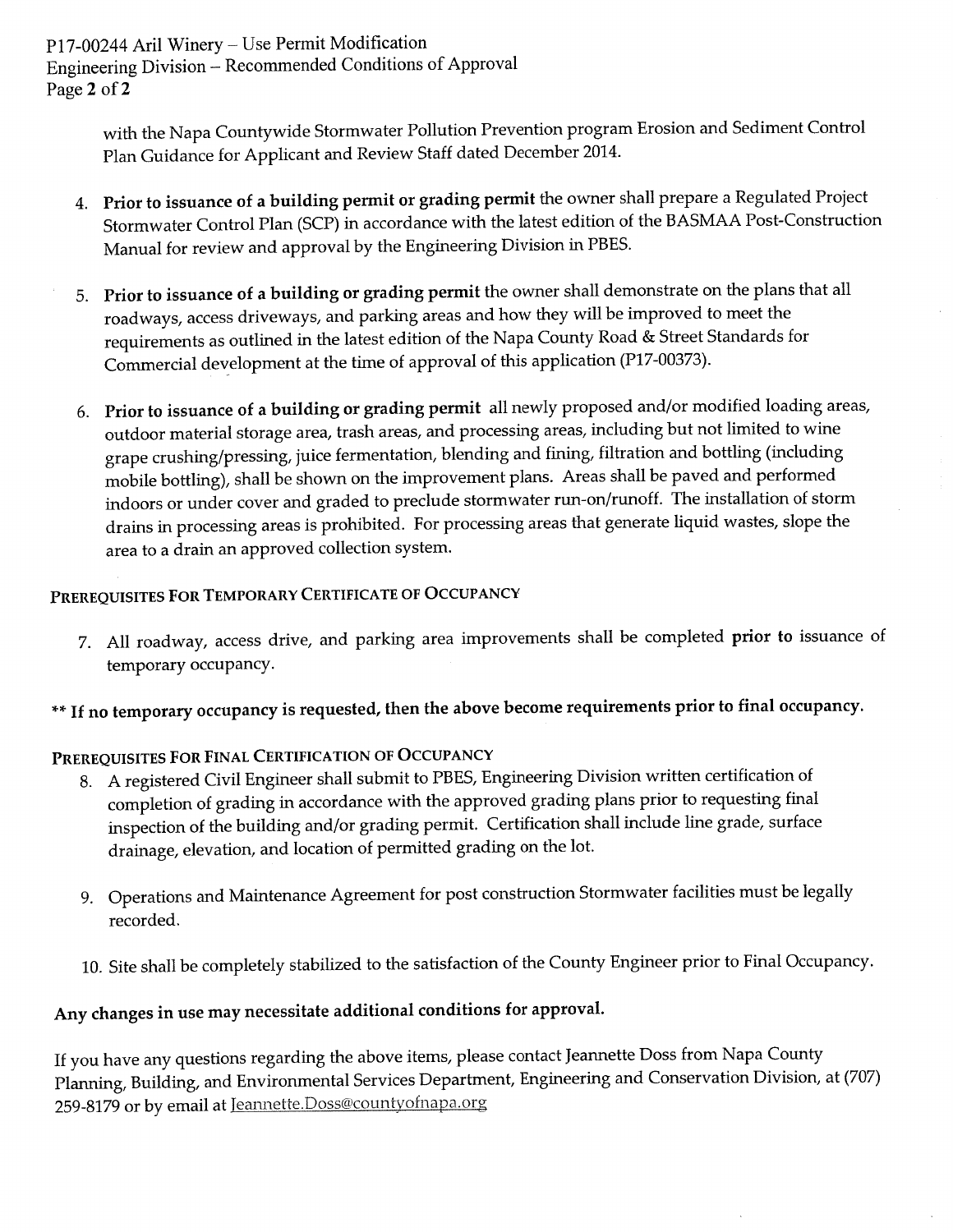**Planning, Building & Environmental Services** 

1195 Third Street, Suite 210 Napa, CA 94559 www.countyofnapa.org

> **David Morrison** Director



A Tradition of Stewardship A Commitment to Service

#### MEMORANDUM

| To:   | Charlene Gallina, Project Planner | From: | Kim Withrow, Environmental Health<br>Supervisor                                             |
|-------|-----------------------------------|-------|---------------------------------------------------------------------------------------------|
| Date: | December 21, 2018                 | Re:   | Kitoko Vineyards Winery<br>3201 Atlas Peak Road<br>APN: 033-010-034<br>Project #: P17-00373 |

Environmental Health Division staff has reviewed a revised application requesting approval to construct a winery and related improvements as described and depicted in application materials. This Division has no objection to approval of the application with the following conditions of approval:

Prior to issuance of a building permit:

1. Plans for the proposed alternative sewage treatment system(s) as described in the Wastewater Feasibility Study, dated September 2017, included with application materials shall be designed by a licensed Civil Engineer or Registered Environmental Health Specialist and be accompanied by complete design criteria based upon local conditions. No building clearance (or issuance of a building permit) for any structure that generates wastewater to be disposed of by this system will be approved until such plans are approved by this Division.

Please be advised-requirements for process wastewater treatment systems in Napa County are being reviewed and may require modification to comply with Regional Water Quality Control Board (RWQCB) minimum standards.

- 2. Permit(s) to construct the wastewater treatment system(s) improvements must be secured from this Division prior to approval of a building clearance (or issuance of a building permit) for any structure that generates wastewater to be disposed of by this system.
- 3. The water supply and related components must comply with the California Safe Drinking Water Act and Related Laws. This will require plan review and approval prior to approval of building permits. The technical report must be completed by a licensed engineer with experience in designing water systems. The preliminary technical report must be submitted to the Regional Water Quality Control Board staff a minimum of six (6)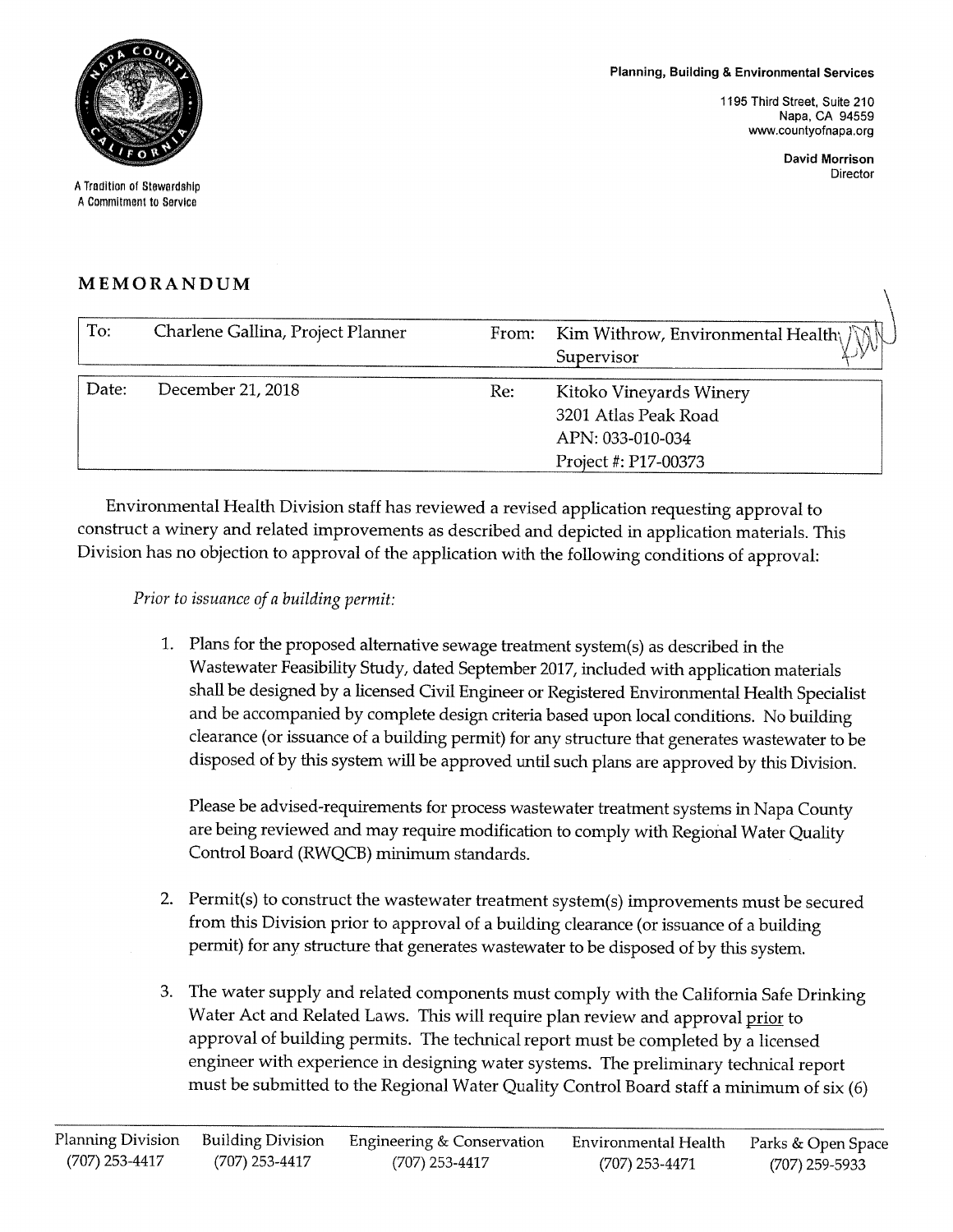Kitoko Vineyards Winery P17-00373 Page 2 of 2

> months prior to beginning any water-related improvement in accordance with the California Health and Safety Code, Section 116527. Prior to occupancy, the owner must apply for and obtain an annual operating permit for the water system from this Division. The applicant must comply with all required monitoring and reporting.

4. Adequate area must be provided for collection of recyclables. The applicant must work with the franchised garbage hauler for the service area in which they are located, in order to determine the area and the access needed for the collection site. The garbage and recycling enclosure must meet the enclosure requirements provided during use permit process and be included on the building permit submittal. The designated area shall remain available and be properly maintained for its intended use.

#### During construction and/or prior to final occupancy:

- 5. Annual alternative sewage treatment system monitoring permit(s) must be obtained for the alternative sewage treatment system /private sewage disposal system prior to issuance of a final on the project. The applicant shall comply with required wastewater system monitoring.
- 6. Annual water system operating permit must be obtained prior to final occupancy.

#### Upon final occupancy and thereafter:

- 7. Proposed food service will be catered; therefore, all food must be prepared and served by a Napa County permitted caterer. If the caterer selected does not possess a valid Napa County Permit to operate, refer the business to this Division for assistance in obtaining the required permit prior to providing any food service.
- 8. Pursuant to Chapter 6.95 of the California Health and Safety Code, businesses that store hazardous materials above threshold planning quantities (55 gallons liquid, 200 cubic feet compressed gas, or 500 pounds of solids) shall obtain a permit, file an approved Hazardous Materials Business Plan to http://cers.calepa.ca.gov/, and be approved by this Division within 30 days of said activities.
- 9. The use of the wastewater absorption field/drain field area shall be restricted to activities which will not contribute to compaction of the soil with consequent reduction in soil aeration. Activities which must be avoided in the area of the septic system include equipment storage, traffic, parking, pavement, livestock, etc.
- 10. All solid waste shall be stored and disposed of in a manner to prevent nuisances or health threats from insects, vectors and odors.
- 11. All diatomaceous earth/bentonite must be disposed of in an approved manner. If the proposed septic system is an alternative sewage treatment system the plan submitted for review and approval must address bentonite disposal.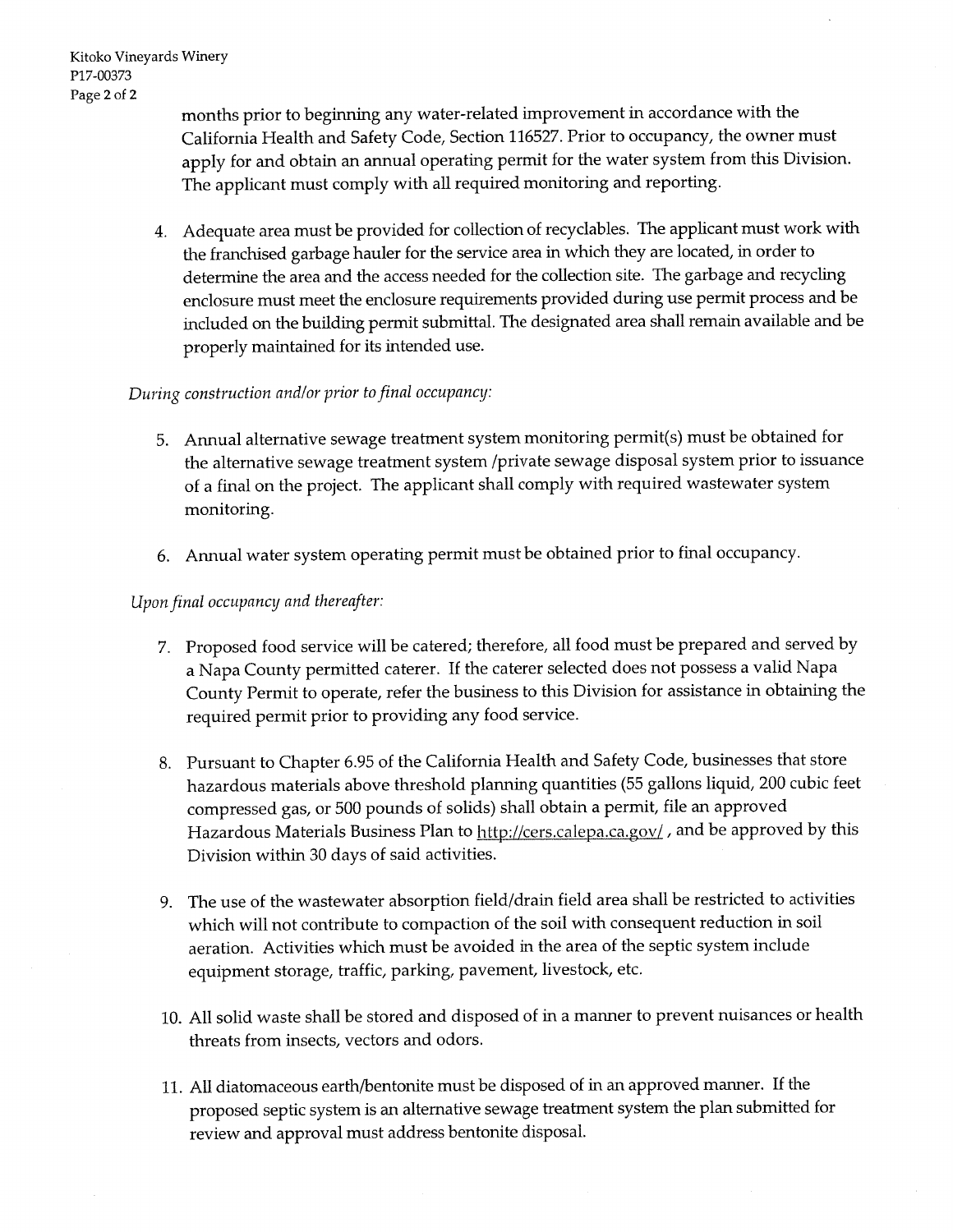

A Tradition of Stewardship A Commitment to Service

Planning, Building, & Environmental Services

1195 Third Street, Suite 210 Napa, CA 94559 www.co.napa.ca.us

> Main: (707) 253-4417 Fax: (707) 253-4336

> > **David Morrison** Director

| To:<br>Graham Hannaford, Project Planner | From: | Marie Taylor, Building Inspector                                                                                                 |
|------------------------------------------|-------|----------------------------------------------------------------------------------------------------------------------------------|
| Date:<br>November 29, 2017               | Re:   | Use Permit – Kitoko Vineyards Winery<br>File # P17-00373<br>Address: 3201 Atlas Peak Road<br>Napa, Ca. 94558<br>APN: 033-010-034 |

#### **Building Inspection Division; Planning Use Permit Review Comments**

The plans provided for the Use Permit application P17-000373 do not provide enough information in sufficient detail to determine code requirements. A complete plan check will be performed at the time of application and plan submittal to the building division for required permits. The following are provided to prepare the applicant for some standard submittal requirements for the plan review of the building permit process.

Any existing structures and/or buildings on the property that will be demolished require a separate demolition permit issued by The Napa County Building Division prior to demolition. The applicant will be required to provide a J number form Bay Area Air Quality Management District at the time of application for the permit.

The site and associated buildings are required to be accessible to persons with disabilities. This includes but not limited to, parking, accessible path of travel from parking to all buildings and areas on site that are available to employees and the public. Plans must also include all accessibility features for the interior work. An Accessible Upgrade Worksheet must be submitted with plans as a part of the permit process.

Occupant load will determine occupancy types, exiting requirements, and restroom facilities.

Any change in occupancy or use will require building to comply with the requirements of the California Building Code for a new occupancy or use.

Should you have any questions, please contact Marie Taylor at (707) 299-1359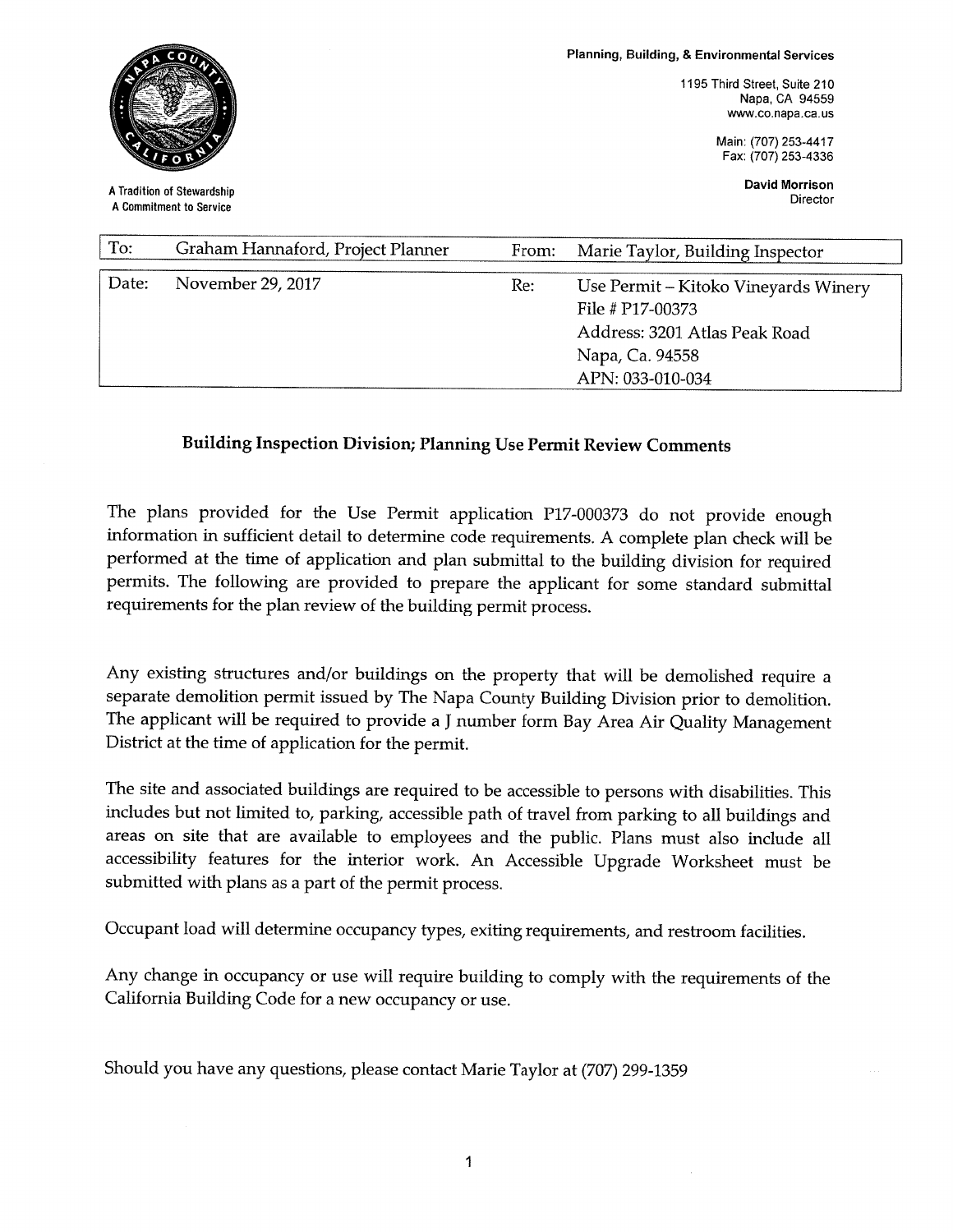

The Napa County Fire Marshal's Office has reviewed the submittal package for the above proposed project. The Fire Marshal approves as submitted and requires the following conditions to be incorporated as part of permit issuance.

- 1. All construction and use of the facility shall comply with all applicable standards, regulations, codes and ordinances at time of Building Permit issuance.
- 2. Beneficial occupancy will not be granted until all fire department fire and life safety items have been installed, tested and finaled.
- 3. The permitee and/or designee shall obtain a permit from the Fire Department for any temporary structures/canopies/tents utilized for authorized events.
- 4. Separate submittals required for Underground Fire Lines, Fire Pump, Automatic Fire Sprinklers, Fire Alarm Systems
- 5. All buildings, facilities, and developments shall be accessible to fire department apparatus by way of approved access roadways and/or driveways. The fire access road shall comply with the requirements of the Napa County Road & Street Standards.
- 6. Provide fire department access roads to within 150 feet of any exterior portion of the buildings as measured by an approved route around the exterior of the building or facility.
- 7. Roadways shall be a minimum of 20 feet in width with a 2 foot shoulder and 22 foot vertical clearance.
- 8. Driveways shall be a minimum of 10 feet in width with a 4 foot shoulder and 15 foot vertical clearance.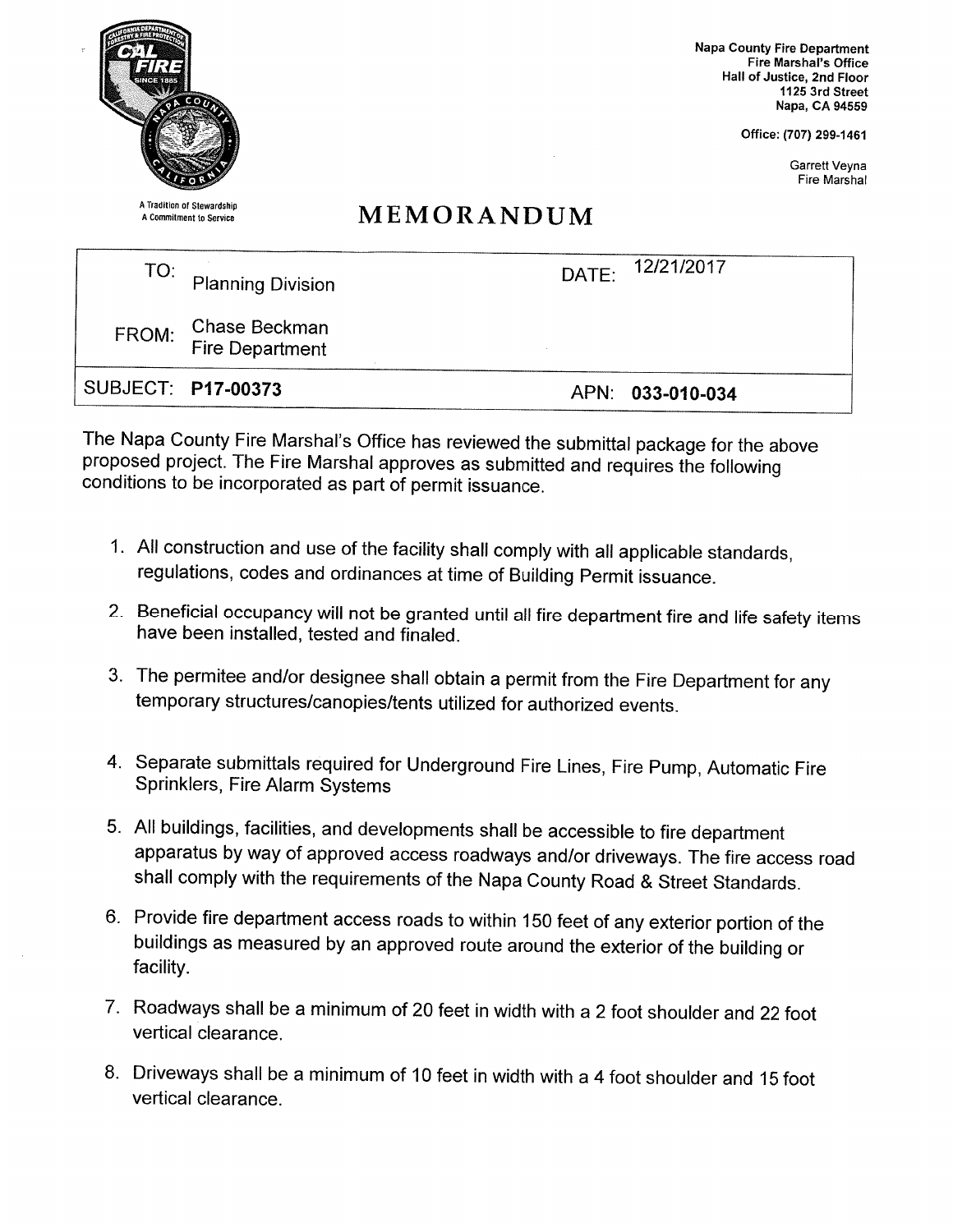

A Commitment to Service

**Napa County Fire Department Fire Marshal's Office** Hall of Justice, 2nd Floor 1125 3rd Street Napa, CA 94559

Office: (707) 299-1461

Garrett Veyna Fire Marshal

# MEMORANDUM

- 9. Turnouts shall be a minimum of 22 feet in width, 30 foot in length and 25 foot taper on each end.
- 10. Turnarounds are required on driveways and dead end roadways.
- 11. Grades for all roadways and driveways shall not exceed 16 percent.
- 12. Roadway radius shall not have an inside radius of less than 50 feet. And additional surface width of 4 feet shall be added to curves of 50-100 feet radius and 2 feet to curves of 100-200 feet radius.
- 13. Gates for driveways and/or roadways shall comply with the California Fire Code, section 503.5 and the Napa County Road & Street Standards and CA Fire Safe Regulations for projects within SRA.
- 14. Commercial Water storage (for buildings not served by a public water system) and fire flow calculations shall be provided by a Certified State Licensed Civil Engineer, C-16 licensed contractor, or registered engineer indicating compliance with Table B105.2 through Table 105.4 of the Napa County Code Amendments.
- 15. Commercial Approved steamer hydrants shall be installed within 250 feet of any exterior portion of the building as measured along vehicular access roads. Private fire service mains shall be installed, tested and maintained per NFPA 24 2013 edition.
- 16. Commercial Fire Department Connections (FDC) for automatic sprinkler systems shall be located fully visible and recognizable from the street or fire apparatus access roads. FDC shall be located within 50 feet of an approved fire hydrant.
- 17. Commercial The minimum main size of all fire hydrants shall be 6 inches in diameter. Piping shall be installed with C-900 class 200 piping or ductile iron or equivalent per NFPA 24, 2013 edition for the installation of Underground Fire Protection Mains
- 18. An automatic fire sprinkler system shall be installed in accordance with provisions set forth in the California Fire Code as amended by the County of Napa and the applicable National Fire Protection Association Standard. Automatic fire sprinkler systems shall be designed by a fire protection engineer or C-16 licensed contractor.

 $7 - 7 - 8$ 

 $\tilde{k}_{\rm m,2}=\frac{1}{2}$